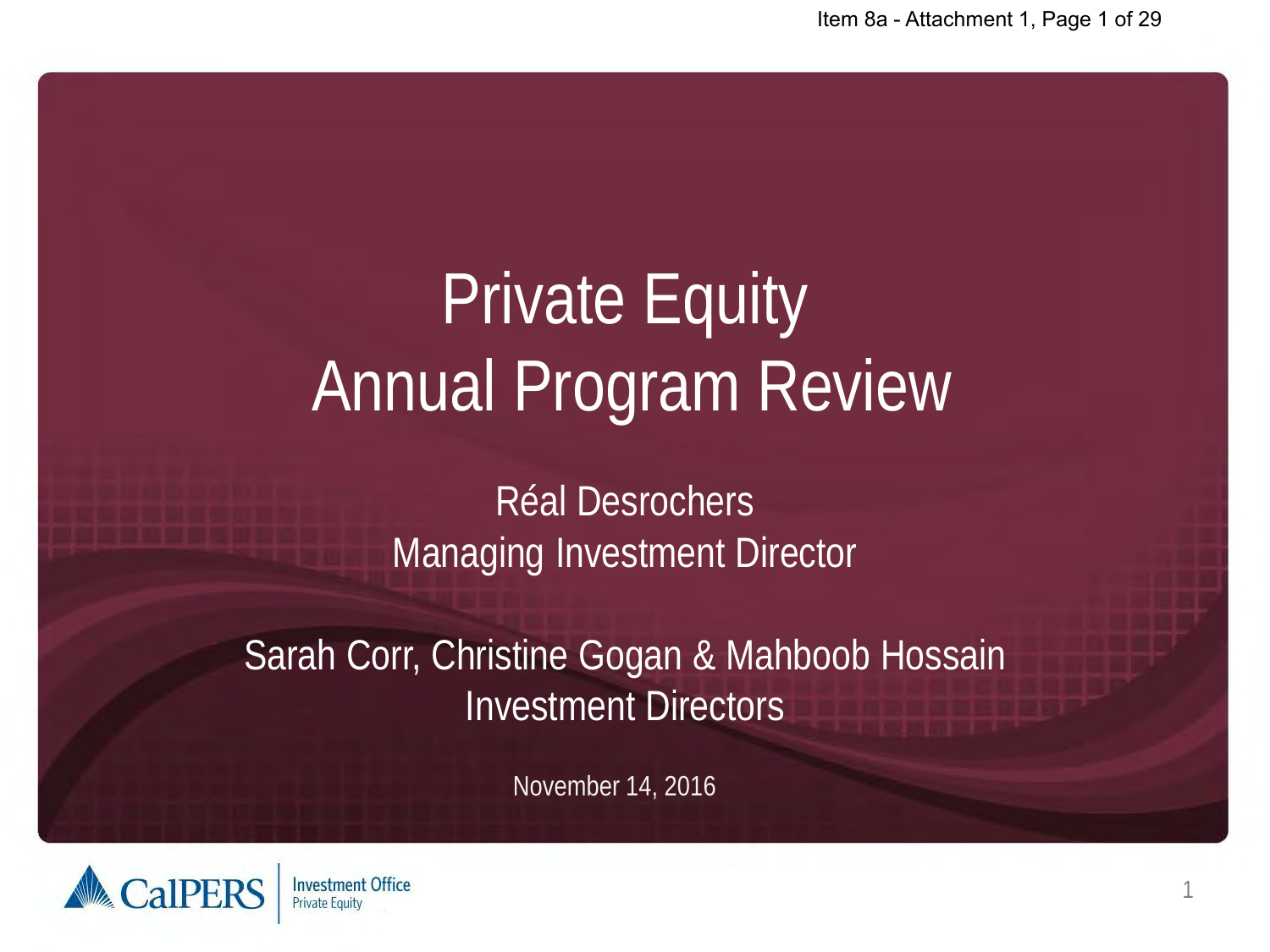Item 8a - Attachment 1, Page 2 of 29



Long-Term Horizon

## Program Performance Review

|                                       | $1-YR$            | $3-YR$            | $5-YR$            | <b>10-YR</b>      | <b>20-YR</b>      |
|---------------------------------------|-------------------|-------------------|-------------------|-------------------|-------------------|
| As of June 30, 2016*                  | <b>Net Return</b> | <b>Net Return</b> | <b>Net Return</b> | <b>Net Return</b> | <b>Net Return</b> |
| <b>PRIVATE EQUITY</b>                 | 1.7%              | 10.0%             | 9.7%              | 10.2%             | 11.4%             |
|                                       |                   |                   |                   |                   |                   |
| <b>PE POLICY BENCHMARK</b>            | $(0.8)$ %         | 10.8%             | 10.6%             | 12.7%             | 10.1%             |
| <b>Excess Return</b>                  | 2.5%              | (0.8)%            | (0.9)%            | (2.6)%            | 1.4%              |
|                                       |                   |                   |                   |                   |                   |
| <b>Current ALM Return Expectation</b> | 9.3%              | 9.3%              | 9.3%              | 9.3%              | 9.3%              |
| <b>Excess Return</b>                  | (7.6)%            | 0.7%              | 0.4%              | 0.9%              | 2.1%              |
|                                       |                   |                   |                   |                   |                   |
| <b>CalPERS GE Policy Benchmark</b>    | $(4.0)\%$         | 6.5%              | 5.9%              | 5.0%              | 6.5%              |
| <b>Excess Return</b>                  | 5.7%              | 3.5%              | 3.8%              | 5.2%              | 4.9%              |

*\*Source: My State Street Monthly CIO Report & 2013 ALM Workshop*

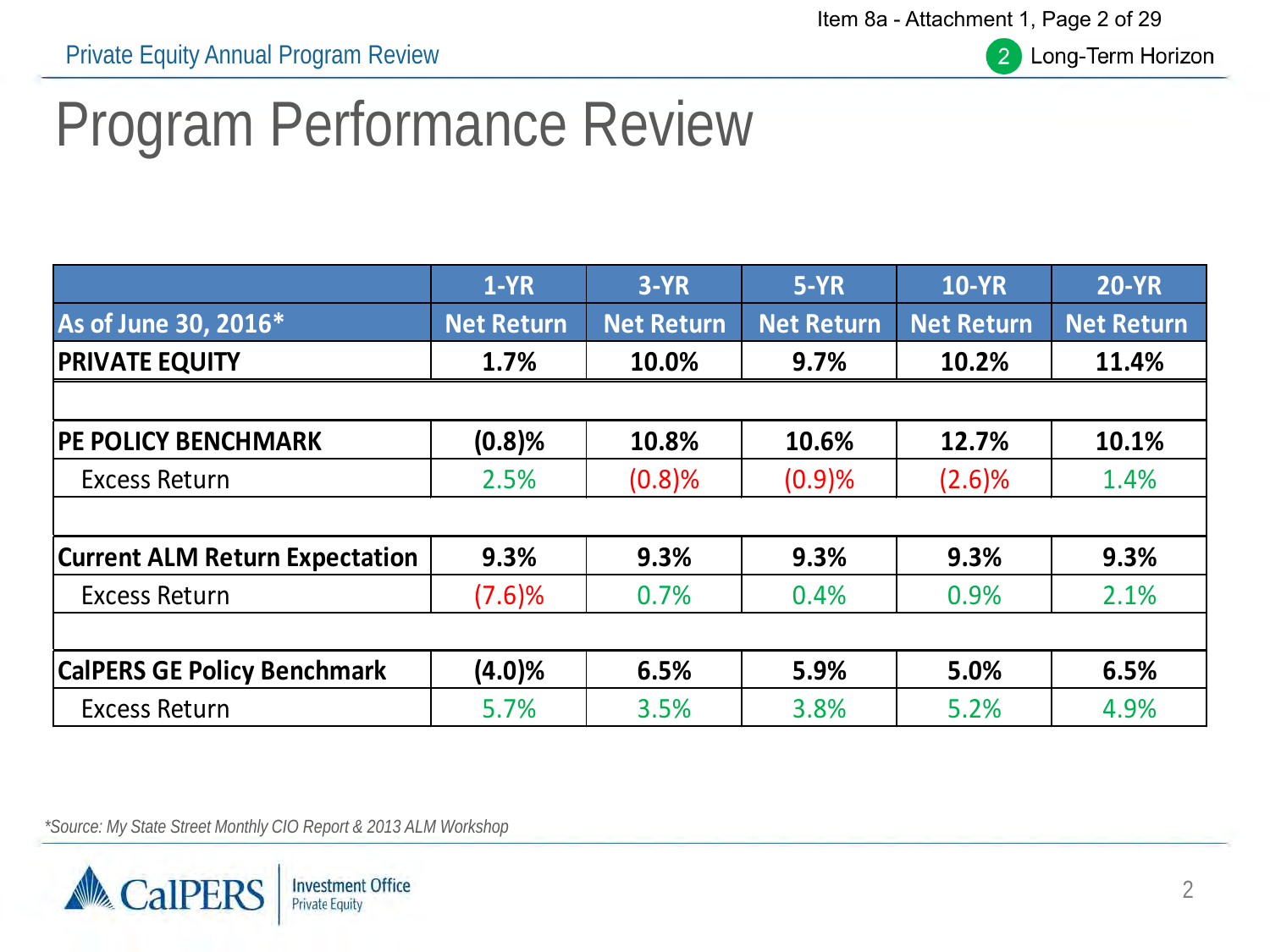Item 8a - Attachment 1, Page 3 of 29

**Strategic Allocation** 

6

**9** Multi-faceted Risk

## Program Characteristics

| <b>Investment Type</b>                | <b>Net Asset</b><br>Value (NAV)<br>As of<br>6/30/16 | $%$ of<br><b>NAV</b><br>As of<br>6/30/16 | <b>Net Asset</b><br>Value (NAV)<br>As of<br>6/30/12 | $%$ of<br><b>NAV</b><br>As of<br>6/30/12 |
|---------------------------------------|-----------------------------------------------------|------------------------------------------|-----------------------------------------------------|------------------------------------------|
| <b>Funds</b>                          | \$17.7                                              | 67%                                      | \$27.2                                              | 80%                                      |
| Fund-of-Funds                         | \$3.8                                               | 15%                                      | \$4.0                                               | 12%                                      |
| Co-Investments/<br>Direct Investments | \$1.8                                               | 7%                                       | \$1.8                                               | 5%                                       |
| Separate Accounts                     | \$2.9                                               | 11%                                      | \$1.1                                               | 3%                                       |
| <b>TOTAL</b>                          | $$26.4*$                                            |                                          | $$34.3**$                                           |                                          |

*\*Includes currency and distributed securities in the amount of \$193mm*

*\*\* Includes currency and distributed securities in the amount of \$181mm*

*\*\*\*Based on Market Value as of March 31, 2016*

*Source: State Street; Private Equity Accounting and Reporting Solution (PEARS)*



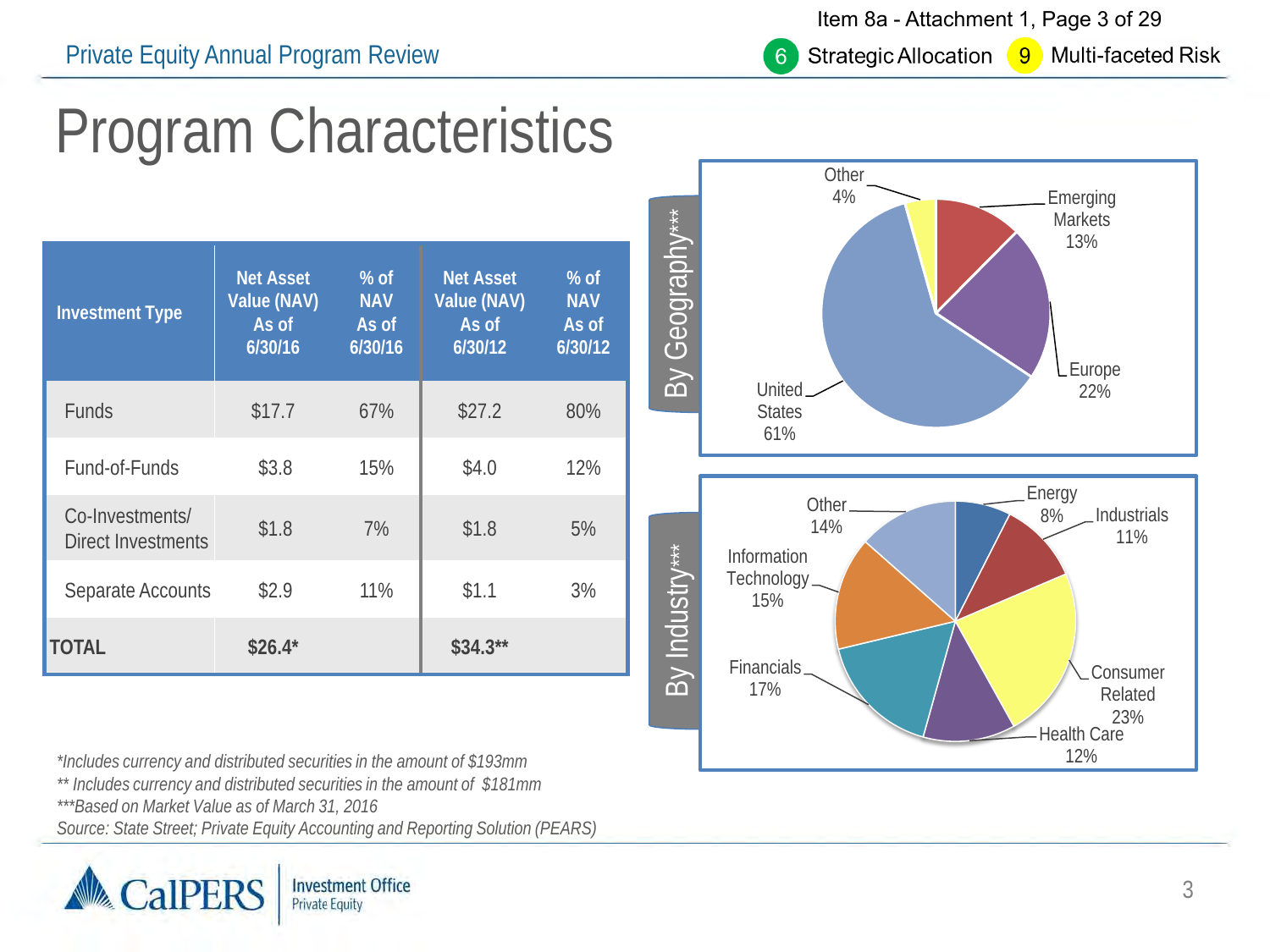Resources/Process

#### 2015-16 Accomplishments

- Private Equity Accounting and Reporting Solution (PEARS) went live
- Secondary transaction
- Transparency Institutional Limited Partners Association (ILPA) Template
- Committed to separate accounts with improved economics

#### 2016-17 Objectives

- Allocate up to \$4 Billion
- Review Private Equity's benchmark
- Continue to reduce complexity
- Examine Business Model
- Further PEARS integration

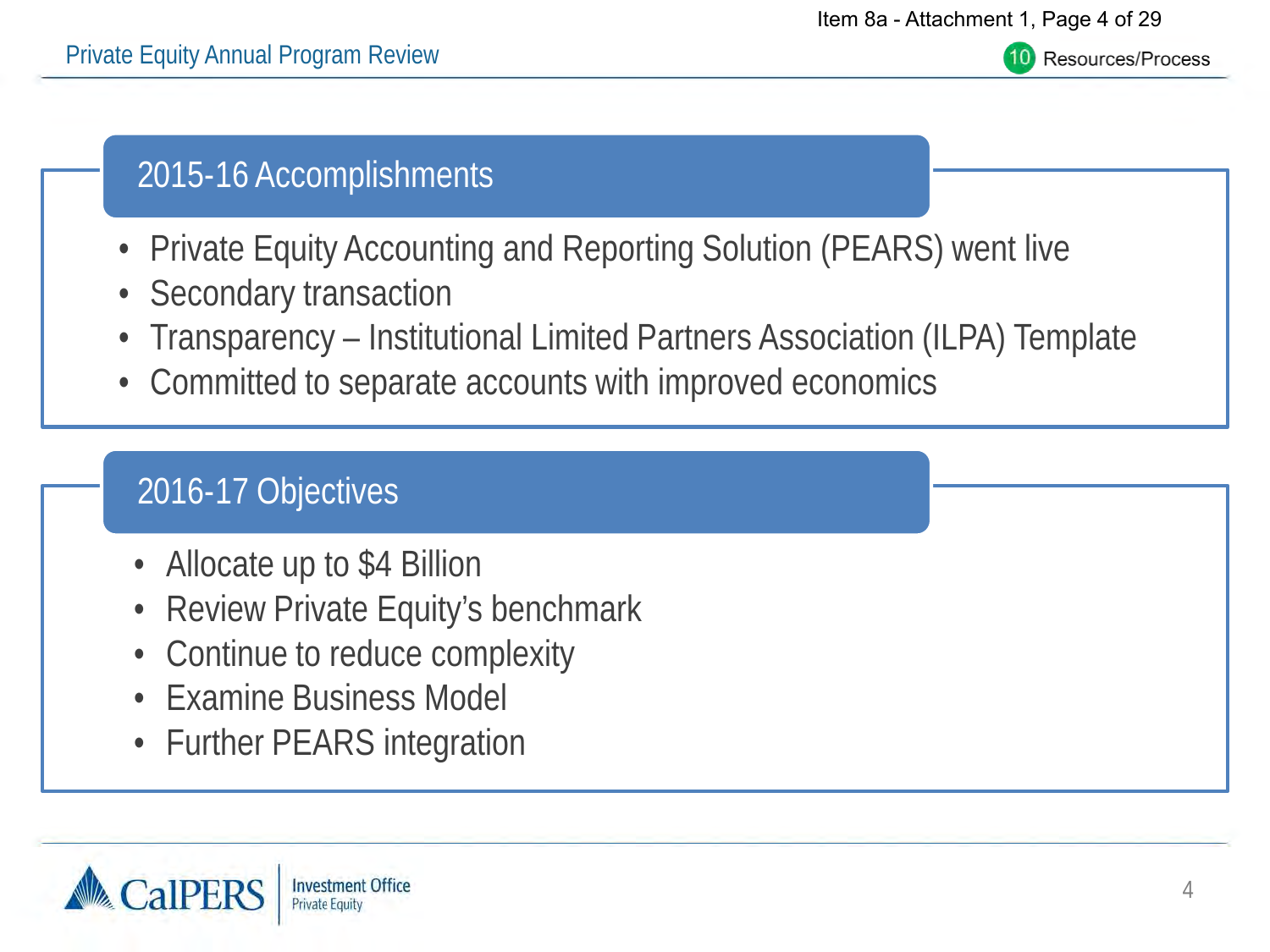$8<sup>1</sup>$ **Costs Matter** 

## Program Expenses

|                                                     |                            | FY 2015-16                       |                                 | FY 2014-15       |                                  |                                 |  |
|-----------------------------------------------------|----------------------------|----------------------------------|---------------------------------|------------------|----------------------------------|---------------------------------|--|
|                                                     | <b>AUM</b><br>(\$billions) | <b>Fees Paid</b><br>(\$millions) | Fees Paid <sup>a</sup><br>(BPS) | AUM (\$billions) | <b>Fees Paid</b><br>(\$millions) | Fees Paid <sup>a</sup><br>(BPS) |  |
| <b>Internal Management</b>                          | \$                         | \$9.3                            | 4                               | \$               | \$8.2                            | 3                               |  |
| <b>External Management (net)</b>                    | \$26.4                     | $$206.5^c$                       | 78                              | \$29.0           | \$414.1 <sup>d</sup>             | 143                             |  |
| <b>Consultants Expense</b>                          | N/A                        | \$1.3                            | $\overline{0}$                  | N/A              | \$2.0                            | 1                               |  |
| <b>Technology &amp; Operating</b><br><b>Expense</b> | N/A                        | \$11.3                           | $\overline{4}$                  | N/A              | \$7.4                            | 3                               |  |
| Total Program <sup>b</sup>                          | \$26.4                     | \$228.4                          | 86                              | \$29.0           | \$431.7                          | 149                             |  |

| <b>FY 2015-16 Profit Sharing (\$millions)</b> |           |  |  |
|-----------------------------------------------|-----------|--|--|
| Profit Sharing Distributed                    | \$539.0   |  |  |
| FY 2015-16 CalPERS Realized Gain (\$millions) |           |  |  |
| CalPERS Realized Gain                         | \$3,258.8 |  |  |

*a All BPS fees paid figures are calculated on Total Program AUM*

*b Some totals may not reconcile due to rounding*

*c Does not include Management Fees paid by the underlying Funds in the Fund of Fund. These fees totaled approximately \$46 million*

*d In addition to Management Fees, Partnership Expenses were included in this figure (Legal fees, Audit fees, etc.). Partnership Expenses in FY 2015-16 total approximately \$75 million*

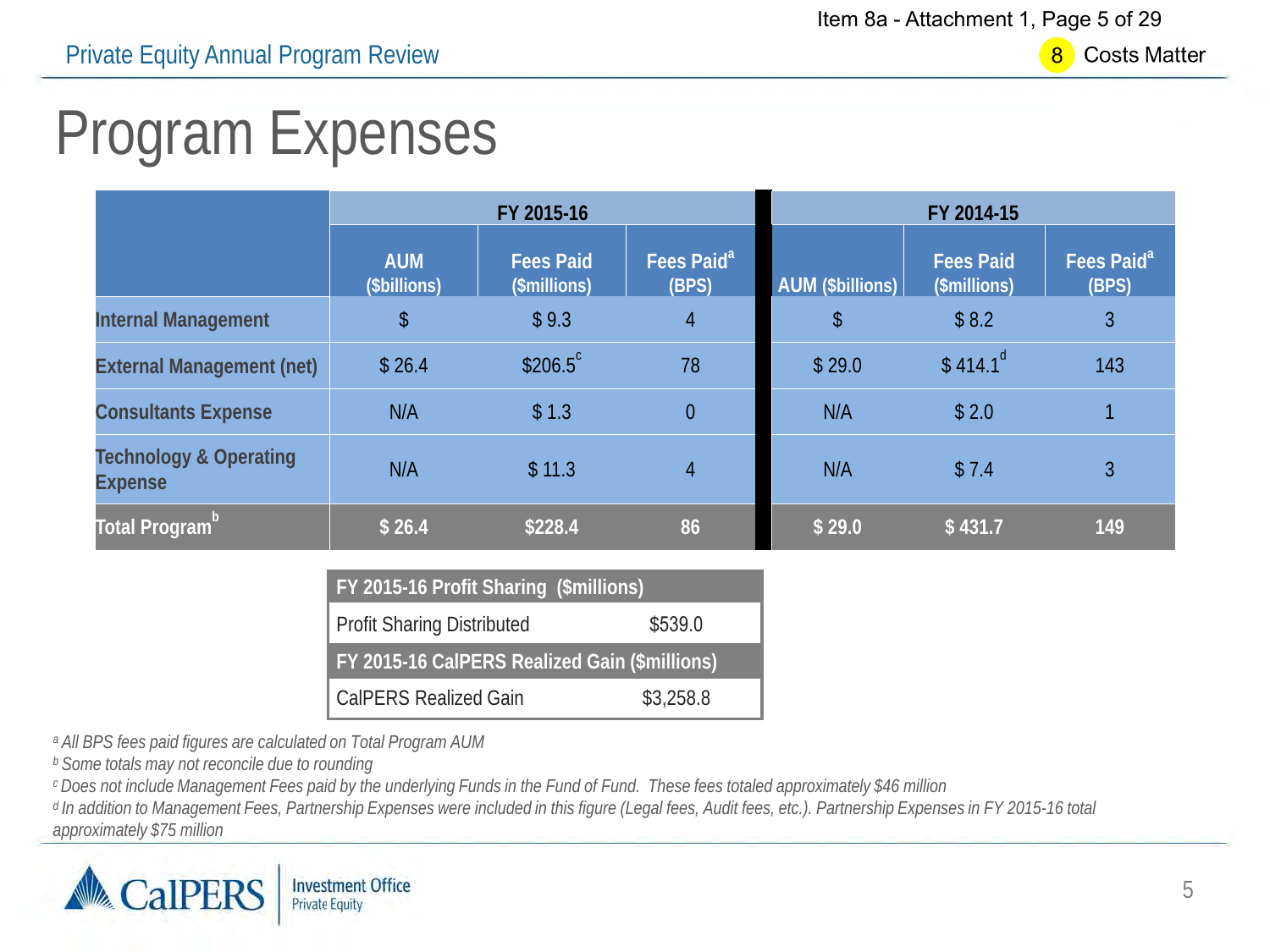## Appendix

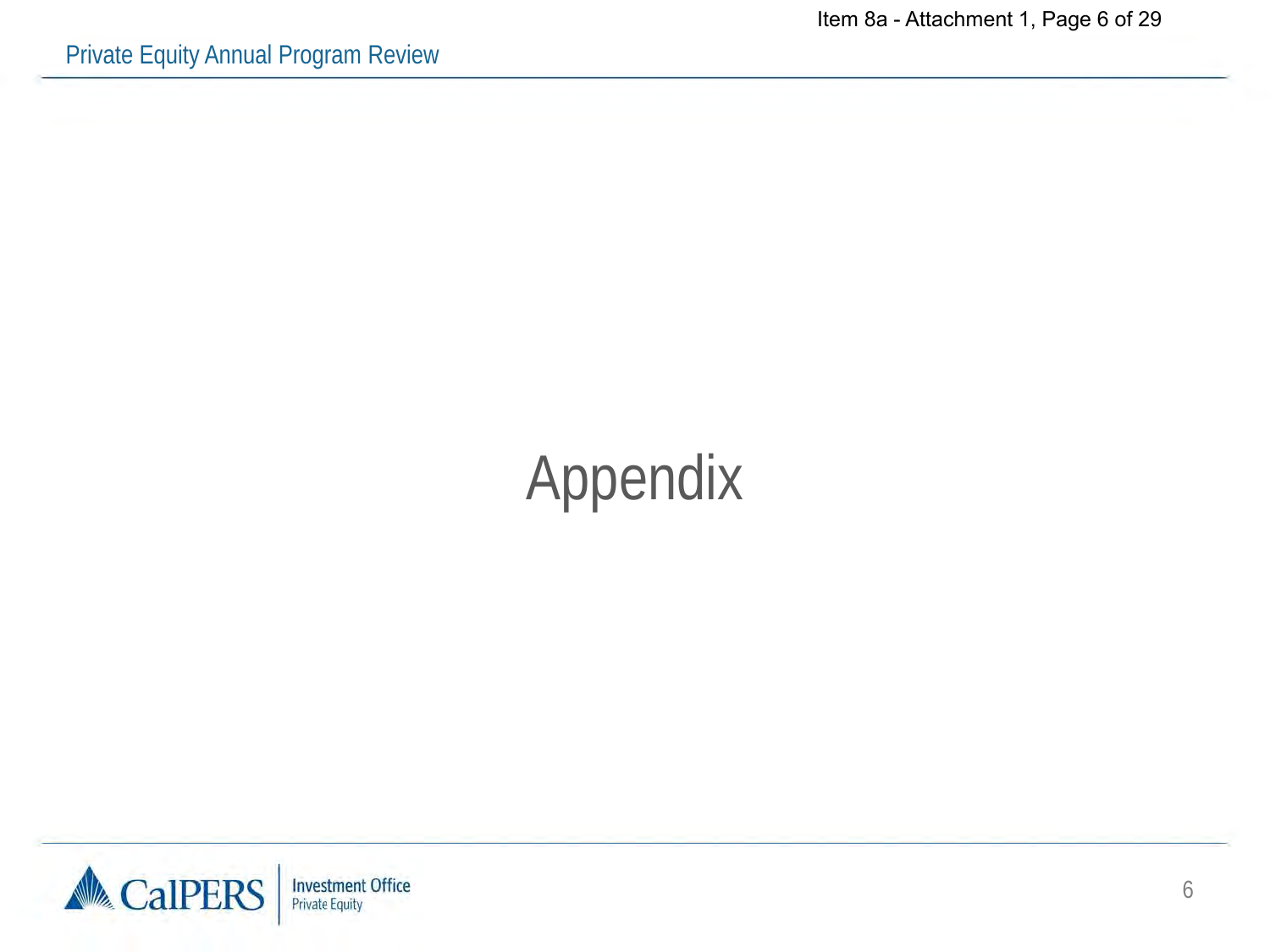#### Private Equity Annual Program Review

#### Review Outline

|                                                       |                                  |                |                |                | <b>Investment Beliefs Map</b> |   |   |    |
|-------------------------------------------------------|----------------------------------|----------------|----------------|----------------|-------------------------------|---|---|----|
| <b>Section</b>                                        | Pages                            | $\overline{2}$ | $\overline{3}$ | $\overline{5}$ | $\mathbf{6}$                  | 8 | 9 | 10 |
| <b>Executive Summary</b>                              | $2-5$                            |                |                |                |                               |   |   |    |
| Program Performance Review<br>Program Characteristics | $\overline{2}$<br>$\mathfrak{Z}$ |                |                |                |                               |   |   |    |
| Accomplishments & Objectives                          |                                  |                |                |                |                               |   |   |    |
| Program Expenses                                      | 5                                |                |                |                |                               |   |   |    |
| <b>Review Outline</b>                                 | $\overline{7}$                   |                |                |                |                               |   |   |    |
| I. Program Overiew                                    | 8                                |                |                |                |                               |   |   |    |
| Program Role                                          | $\mathsf{Q}$                     |                |                |                |                               |   |   |    |
| Program Investment Philosophy                         | 10                               |                |                |                |                               |   |   |    |
| Policy Benchmark                                      | 11                               |                |                |                |                               |   |   |    |
| Program Characteristics                               | 12                               |                |                |                |                               |   |   |    |
| <b>Investment Process</b>                             | 13                               |                |                |                |                               |   |   |    |
| II. Market Environment                                | 14                               |                |                |                |                               |   |   |    |
| Market Environment                                    | $15-17$                          |                |                |                |                               |   |   |    |
| III. Portfolio Positioning                            | 18                               |                |                |                |                               |   |   |    |
| Program Performance Review                            | 19-20                            |                |                |                |                               |   |   |    |
| Portfolio Key Risks                                   | 21                               |                |                |                |                               |   |   |    |
| IV. Business Review                                   | 22                               |                |                |                |                               |   |   |    |
| <b>Functional Organizational Chart</b>                | 23                               |                |                |                |                               |   |   |    |
| <b>Staffing Overview</b>                              | 24                               |                |                |                |                               |   |   |    |
| Strategic Initiatives & Projects Update               | 25-26                            |                |                |                |                               |   |   |    |
| Fee & Profit Sharing Transparency                     | 27                               |                |                |                |                               |   |   |    |
| <b>Sustainable Investment Practices</b>               | 28                               |                |                |                |                               |   |   |    |
| Conclusion                                            | 29                               |                |                |                |                               |   |   |    |

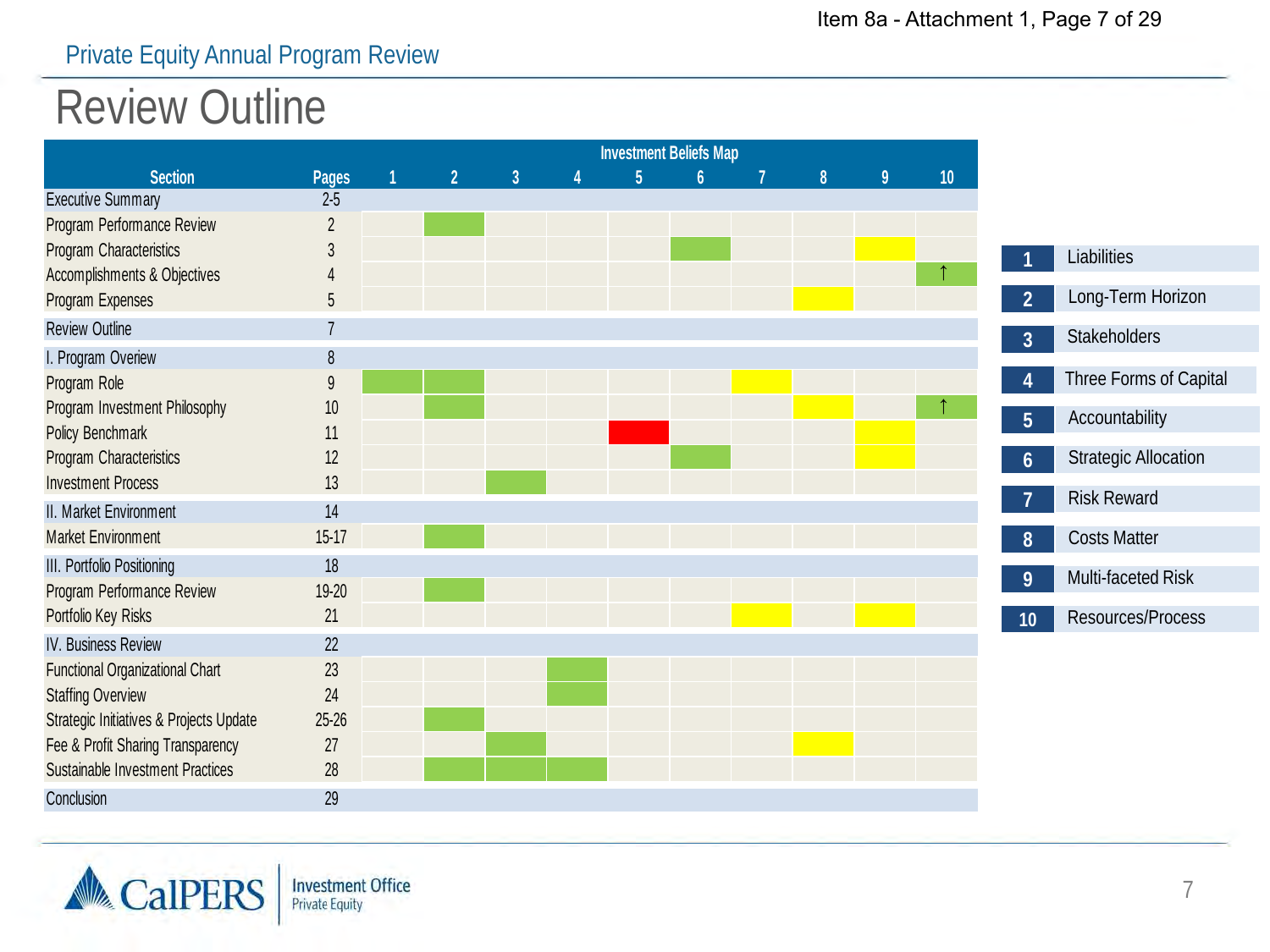Item 8a - Attachment 1, Page 8 of 29

## I. Program Overview

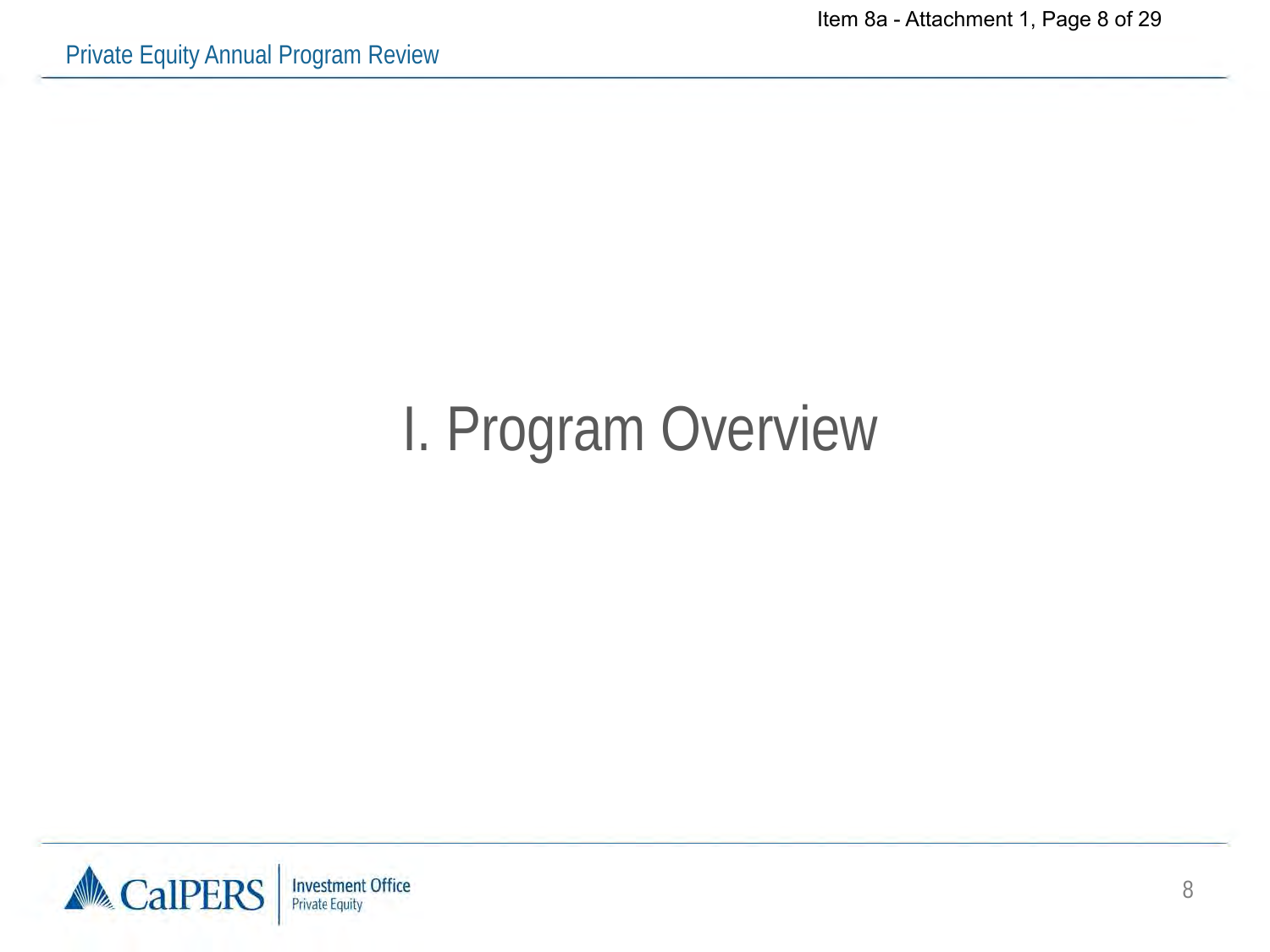

Item 8a - Attachment 1, Page 9 of 29 2 Long-Term Horizon

**Risk Reward**  $\overline{7}$ 

# Private Equity: Program Role

- Primary Role
	- − Private Equity allocations are a means of enhancing equity returns through a value-added approach to investment management of a diverse set of portfolio companies and to capture the illiquidity premium. The major driver for returns is appreciation, with negligible cash yield.
		- − ALM Workshop 2013
- Driver of total performance
	- Price appreciation
- Risks
	- Growth risks
	- Illiquid
	- Leverage
	- Unfunded commitments

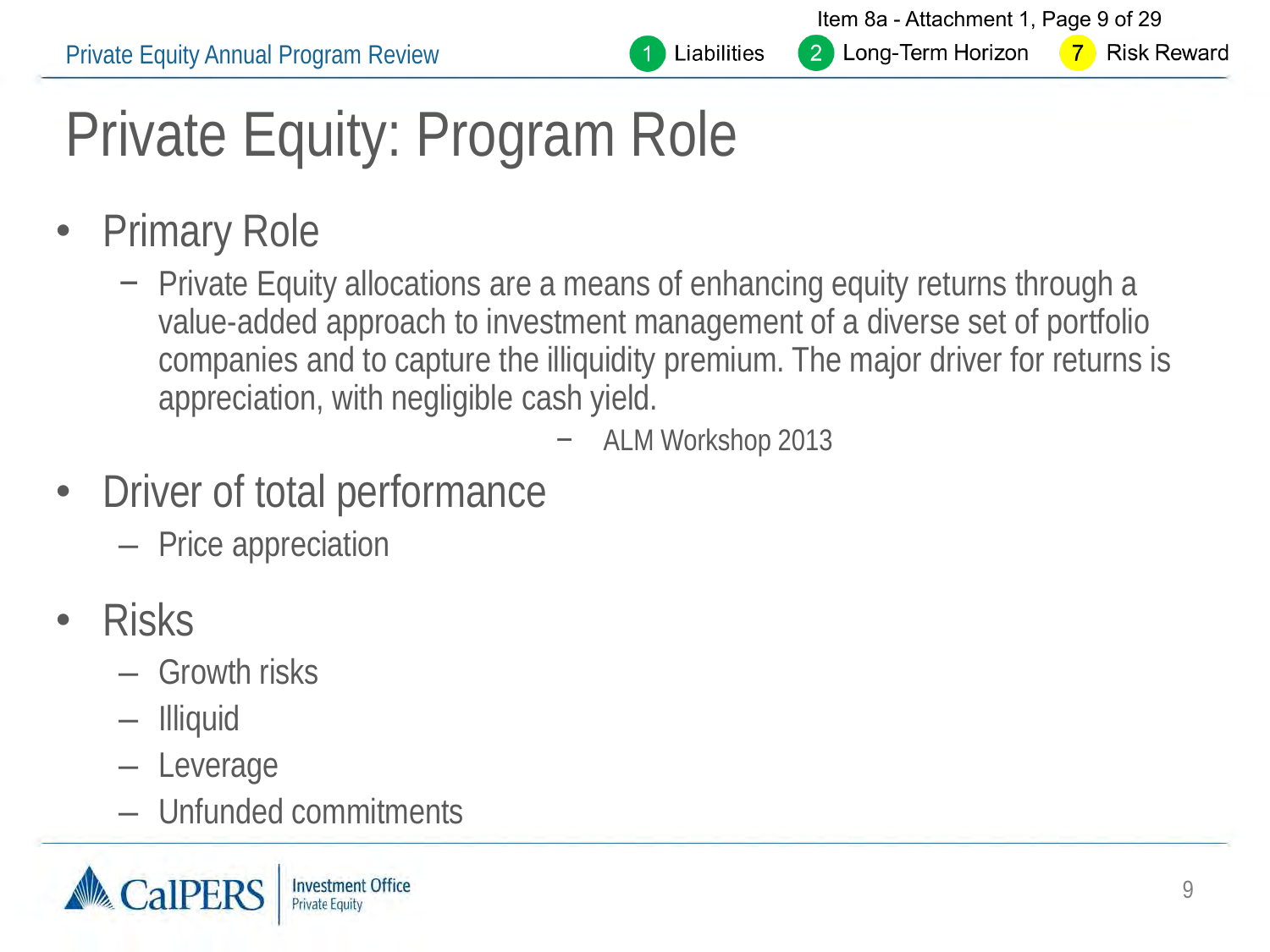Item 8a - Attachment 1, Page 10 of 29

**10** Resources/Process

# Program Investment Philosophy

- Long-term investor
- Manager selection and alignment of interest are important to PE's success
- Over-diversification negatively impacts performance
- Costs matter

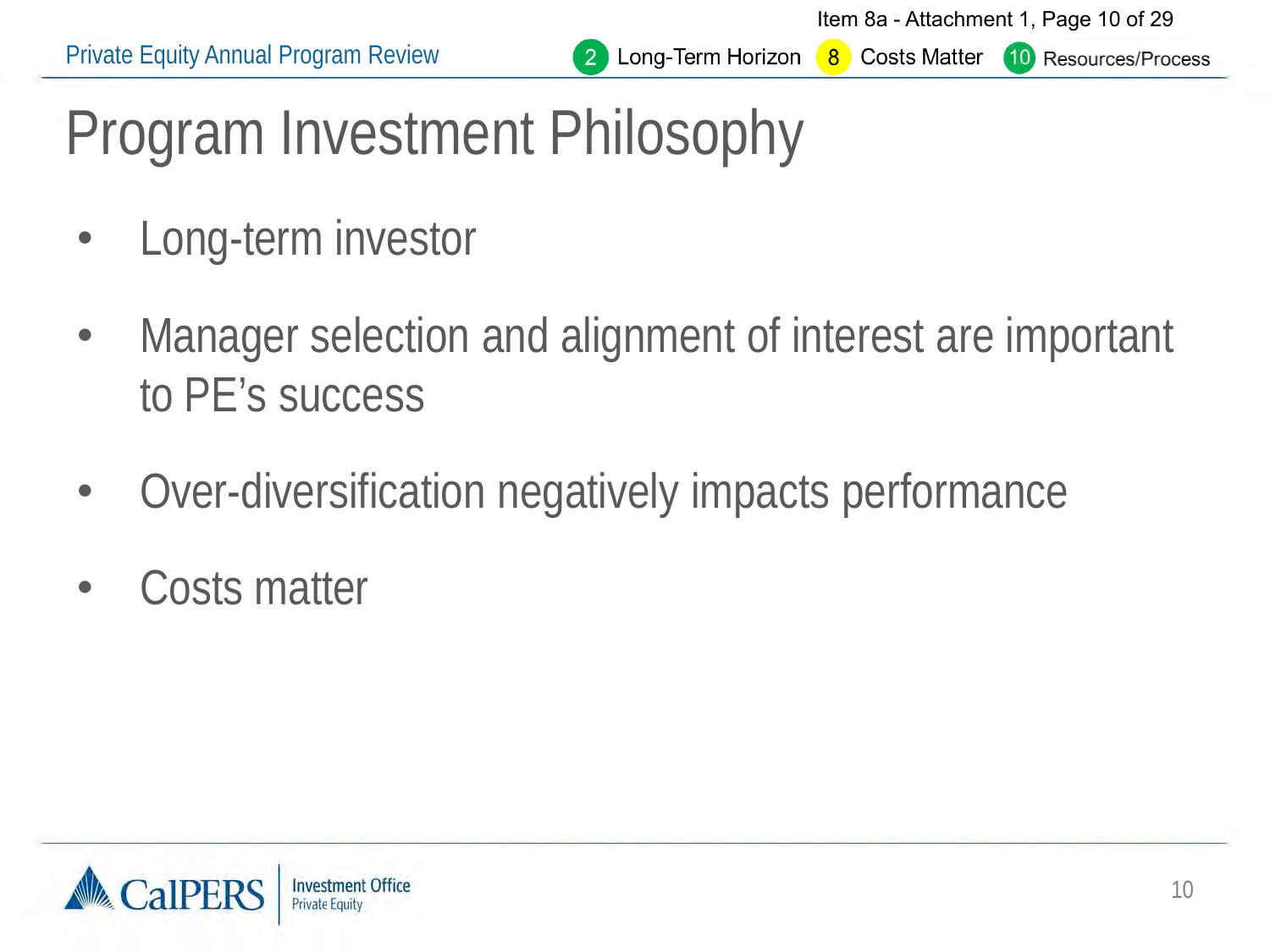Item 8a - Attachment 1, Page 11 of 29

5 Accountability 9 Multi-faceted Risk

#### Current Policy Benchmark



*\*(2/3 FTSE U.S. Total Market Index + 1/3 FTSE All World ex-U.S. Total Market Index) + 300 bps lagged by one quarter.*

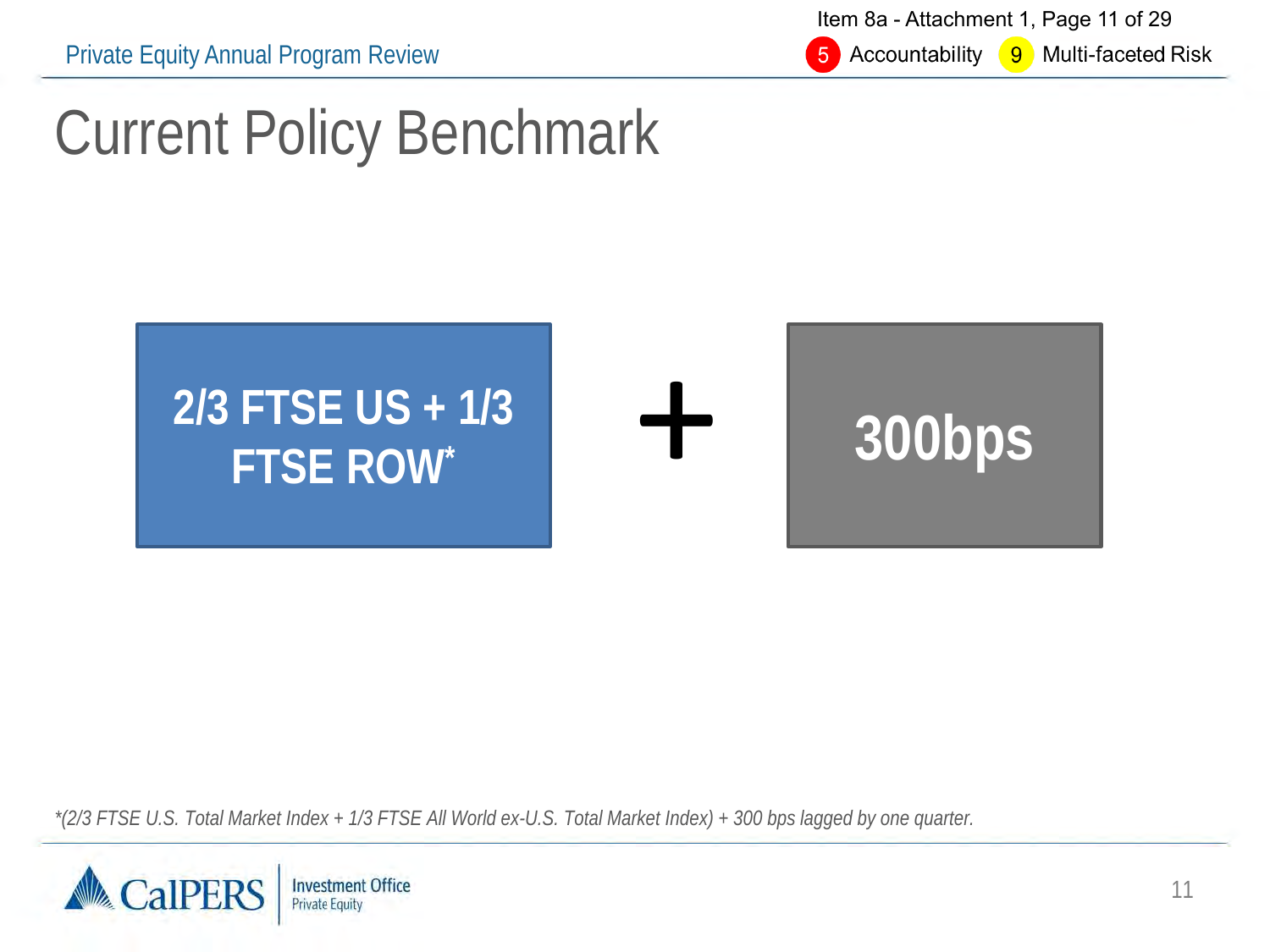Item 8a - Attachment 1, Page 12 of 29  $9<sup>1</sup>$ 

Multi-faceted Risk

## Program Characteristics

| 5%                                                                           |                        | <b>Strategy</b>  | <b>Net Asset</b><br>Value* | Current* | Target  |
|------------------------------------------------------------------------------|------------------------|------------------|----------------------------|----------|---------|
| 10%                                                                          | <b>Buyouts</b>         |                  | \$15.1                     | 57%      | 60%     |
| <b>\$26.4b</b><br>11%<br>Current<br><b>Net Asset</b><br>57%<br>Value*<br>17% |                        | Growth/Expansion | \$4.4                      | 17%      | 15%     |
|                                                                              | <b>Credit Related</b>  |                  | \$2.8                      | $11\%$   | 15%     |
|                                                                              | Opportunistic          |                  | \$2.6                      | 10%      | 10%     |
|                                                                              | <b>Venture Capital</b> |                  | \$1.3                      | 5%       | $< 1\%$ |
|                                                                              | Total                  |                  | \$26.4                     | 100%     | 100%    |

*\*Based on NAV as of June 30, 2016; \$s in billions; Includes currency and distributed securities in the amount of \$193mm Source: State Street*

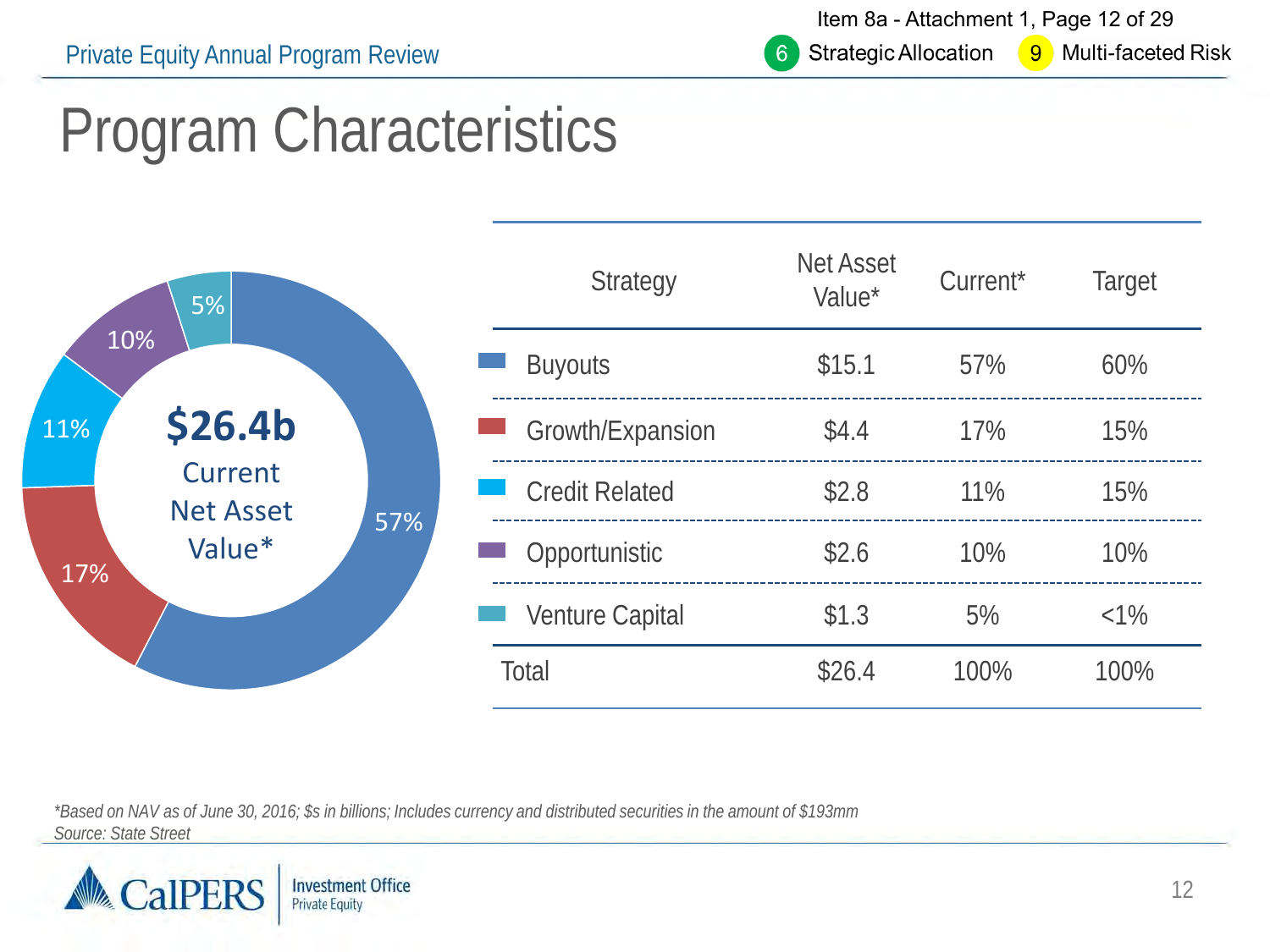#### Item 8a - Attachment 1, Page 13 of 29







Private Equity Annual Program Review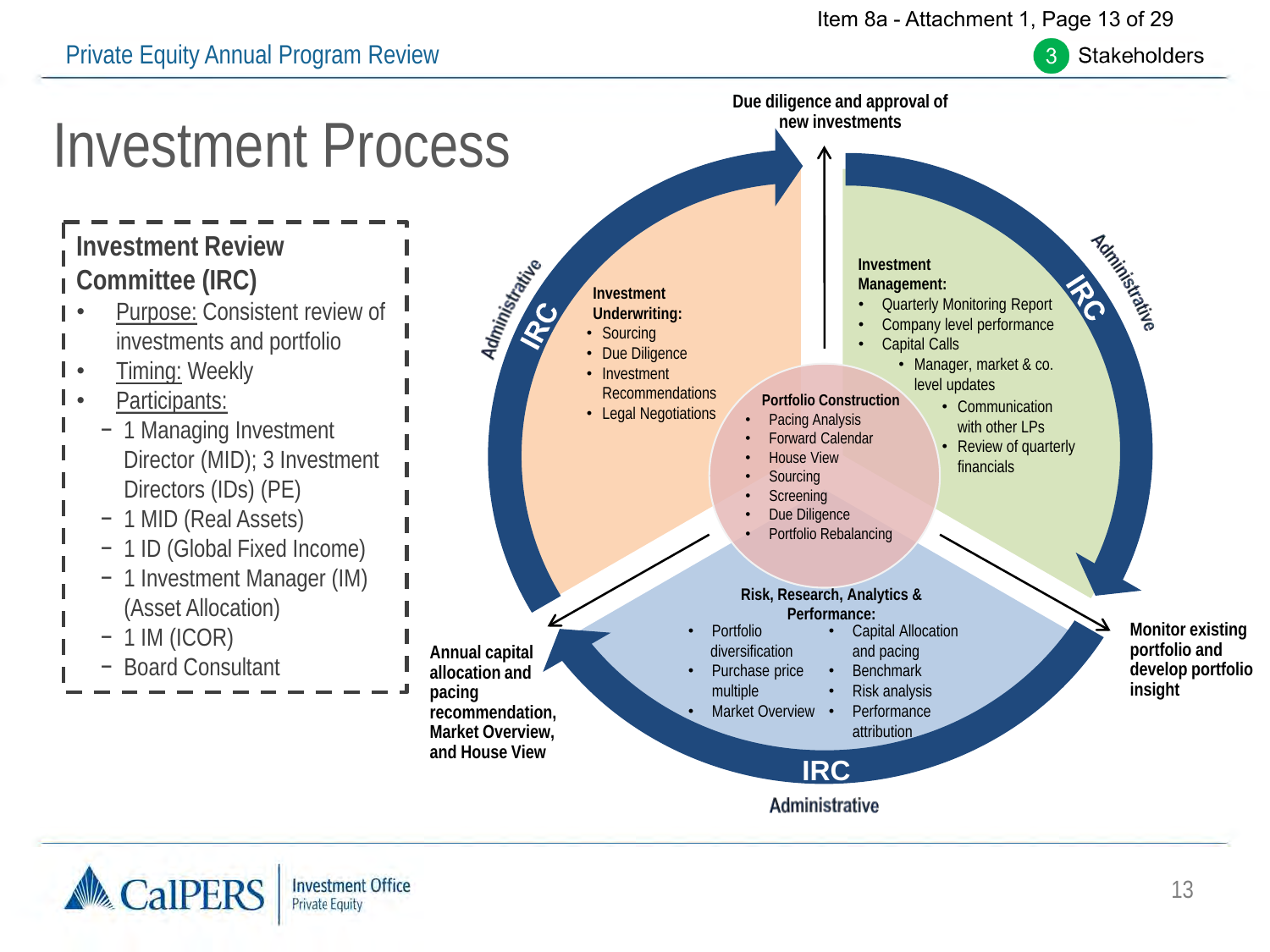#### II. Market Environment

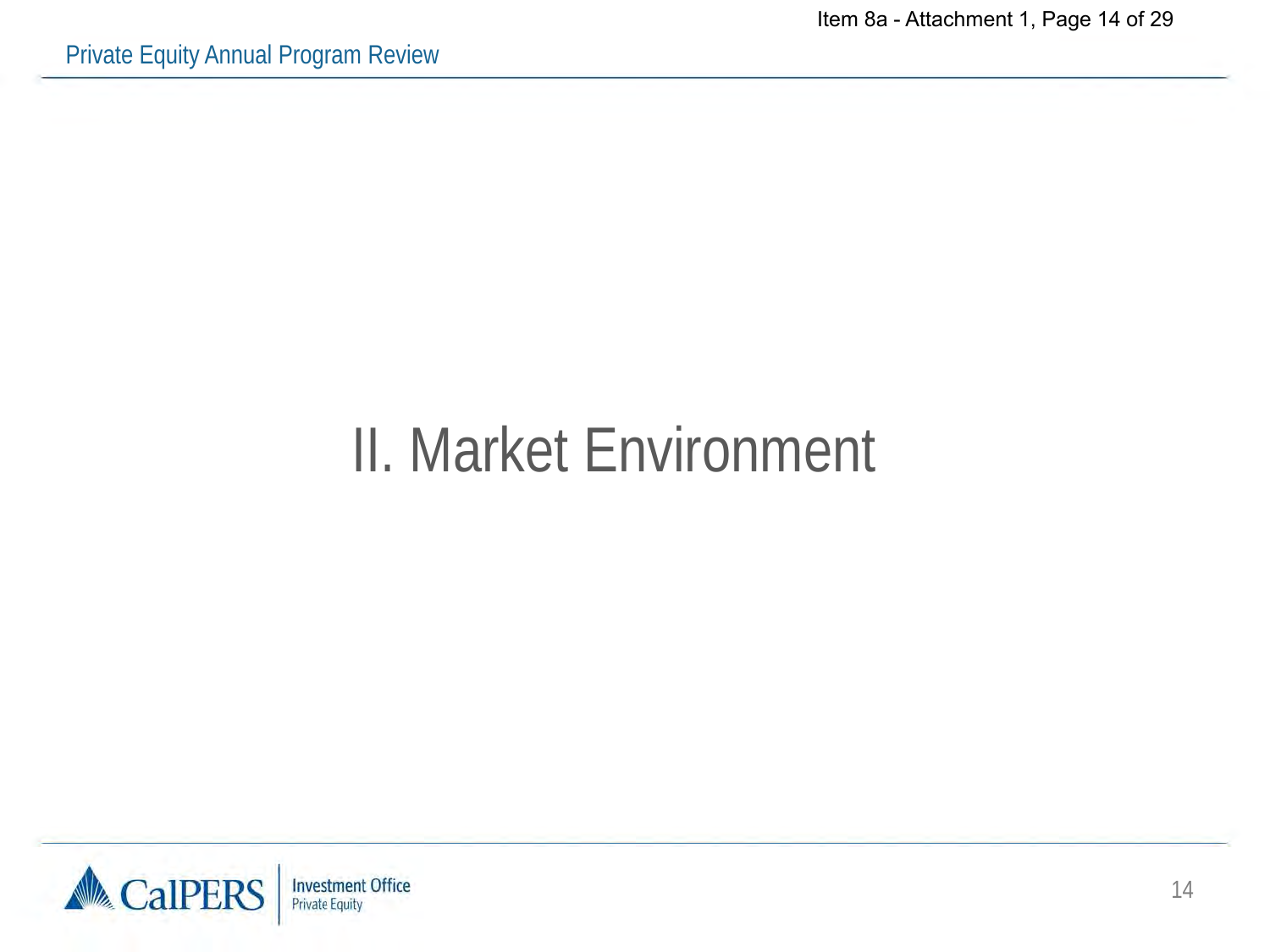Private Equity Annual Program Review

Item 8a - Attachment 1, Page 15 of 29



Long-Term Horizon

## Market Environment - Fundraising



- Strong fundraising market and record levels of dry powder (\$954 billion\*) creating competitive environment for purchasing assets
- Fundraising for Buyout strategy accounted for nearly half of overall fundraising in 1H 2016

*Source: Preqin*

*\* Includes the following strategies: Buyout, Growth, Distressed/Mezzanine and Venture*

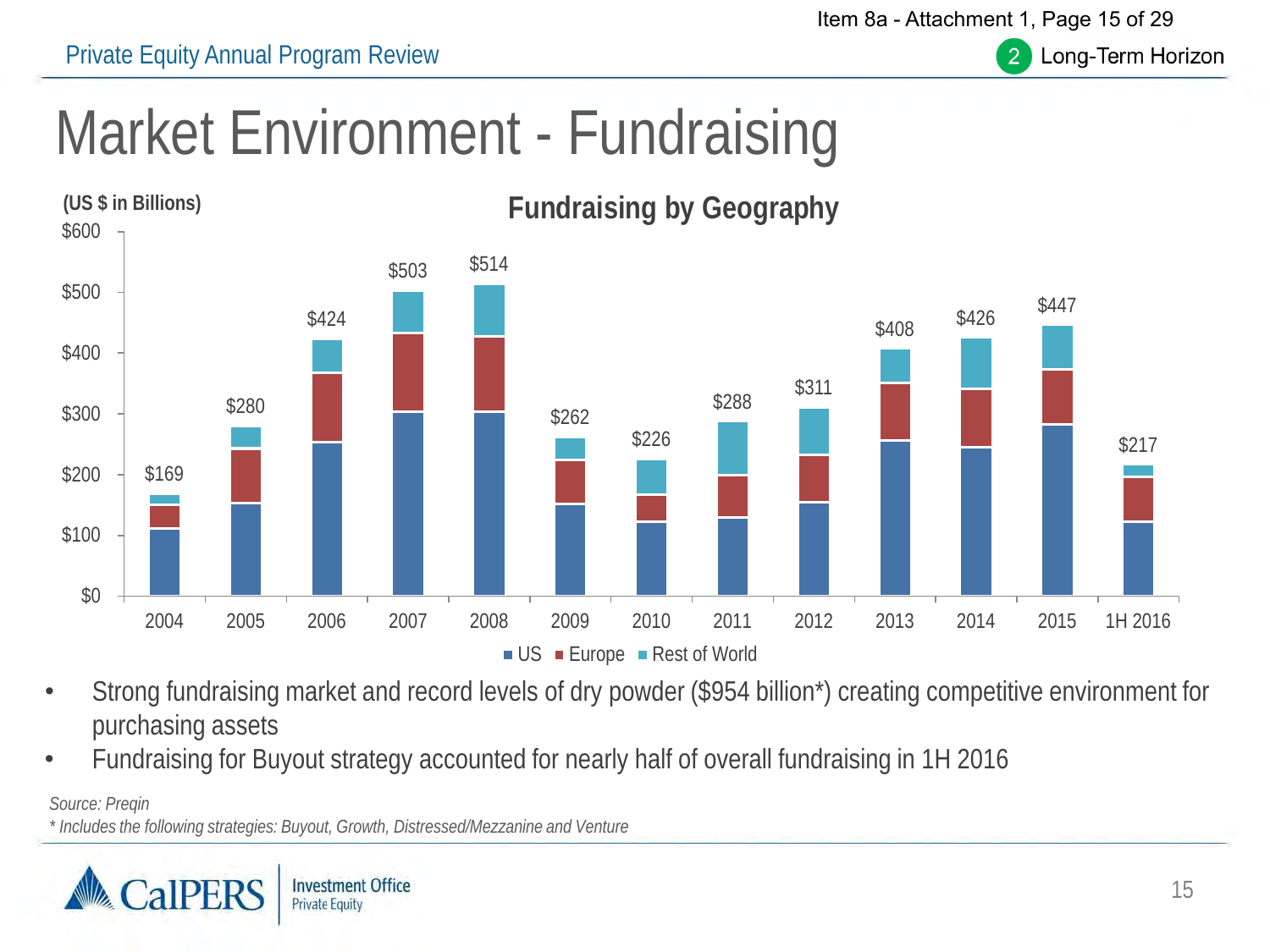Item 8a - Attachment 1, Page 16 of 29

 $\overline{2}$ 



#### Market Environment – Valuations



- High market prices continue to make it challenging to find attractively valued assets
- Average debt multiples in the U.S. declined from 5.8x/EBITDA in 2014 to 5.3x/EBITDA in 1H 2016



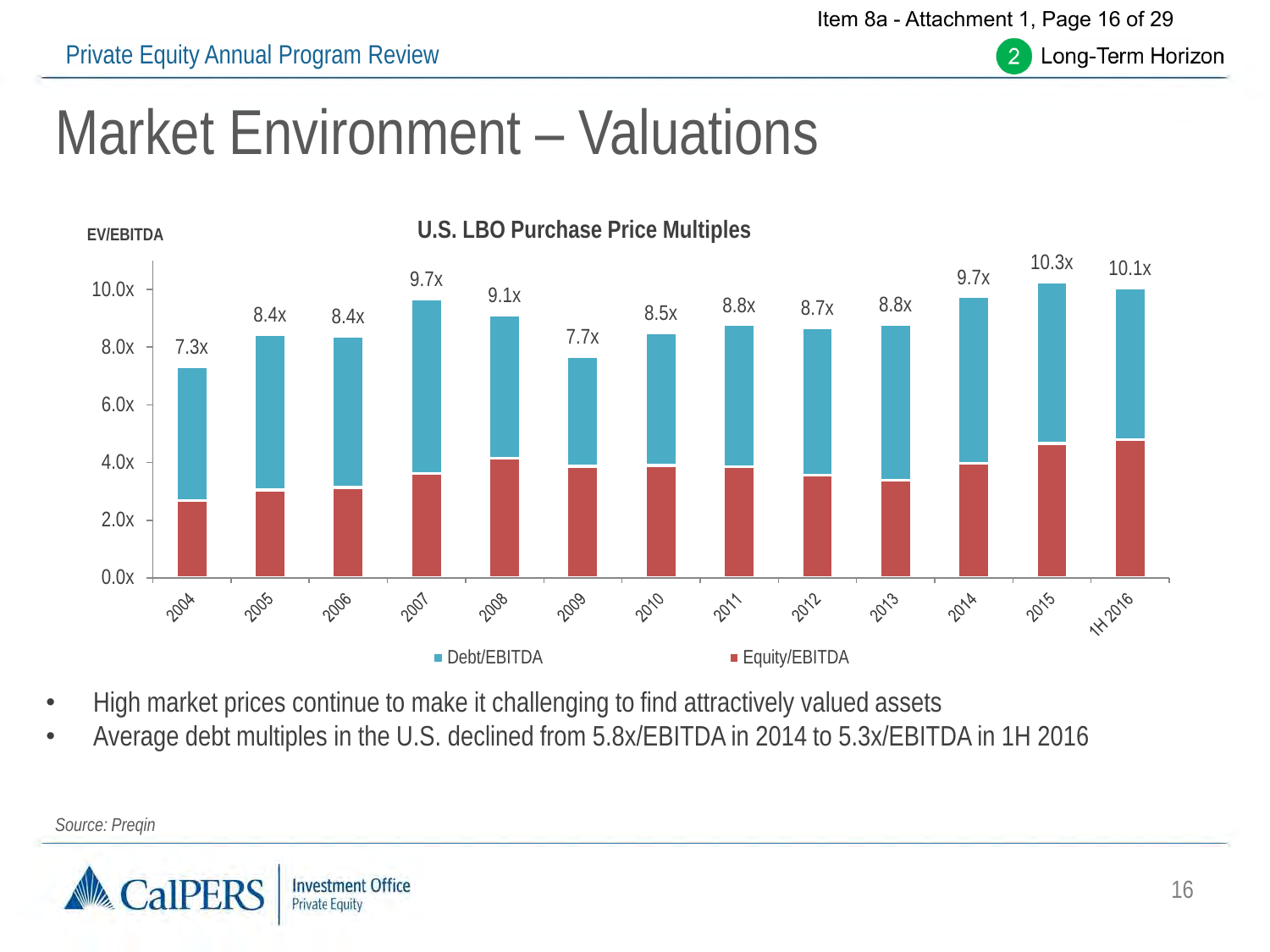Private Equity Annual Program Review

Item 8a - Attachment 1, Page 17 of 29

 $\overline{2}$ 



#### Market Environment – Exits & Liquidity



• Exit markets have been extremely robust over the last few years but slowing down in 1H 2016 amidst decrease in M&A and IPO activity

*Source: Preqin*

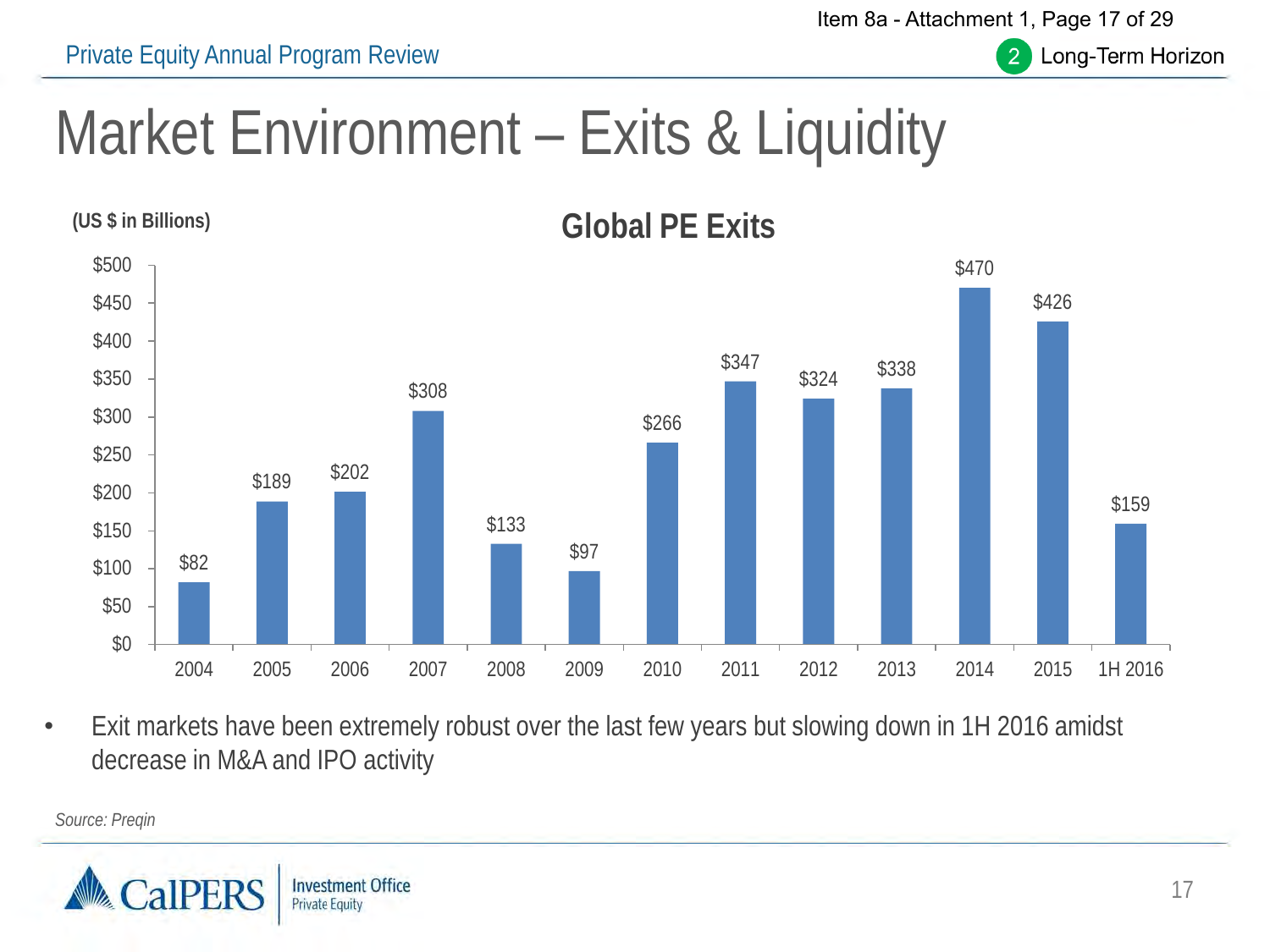Item 8a - Attachment 1, Page 18 of 29

## III. Portfolio Positioning

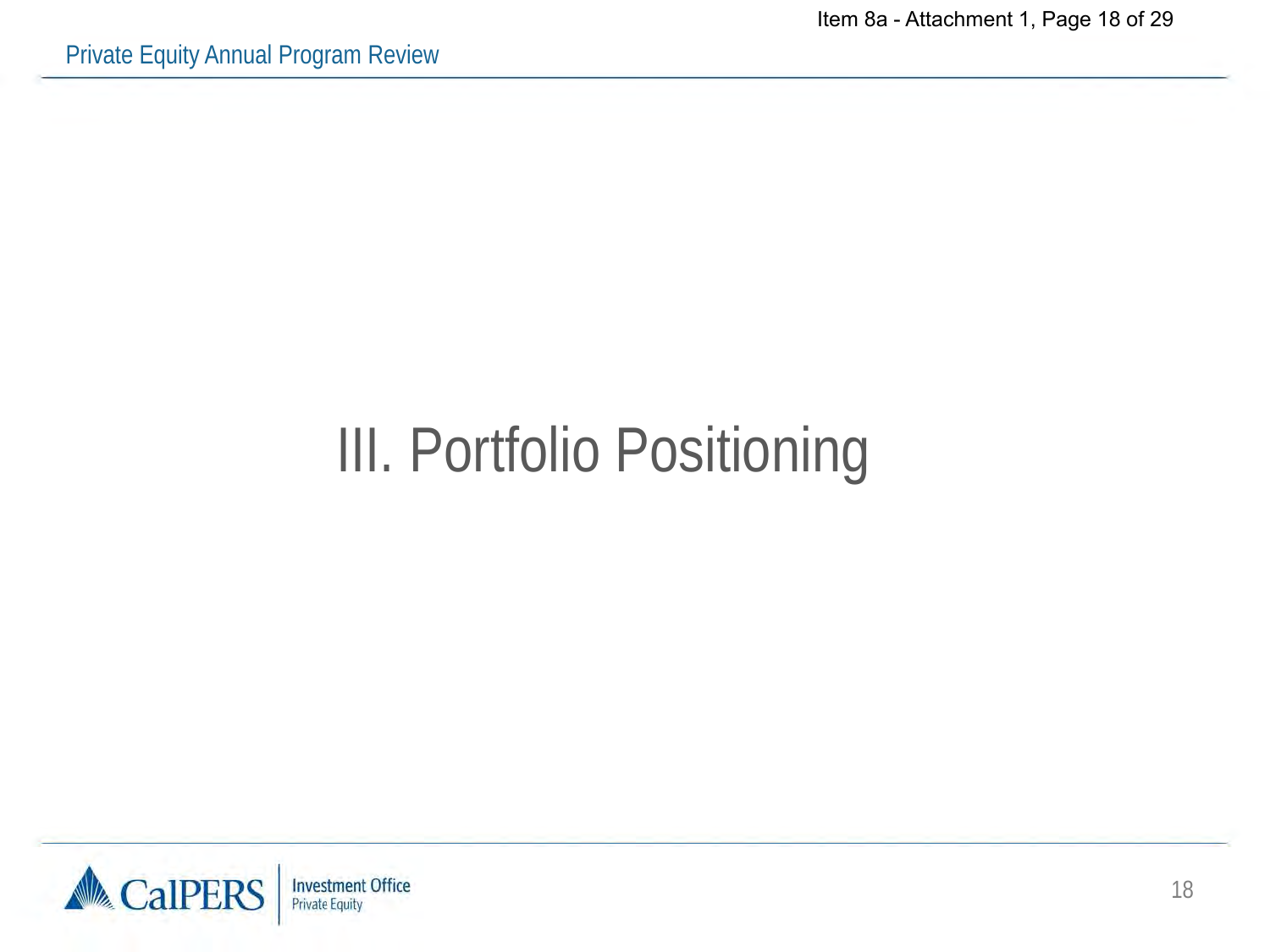Item 8a - Attachment 1, Page 19 of 29



Long-Term Horizon

### Commitments and Unfunded



*As of June 30, 2016*

*Source: Private Equity Accounting and Reporting Solution (PEARS)*

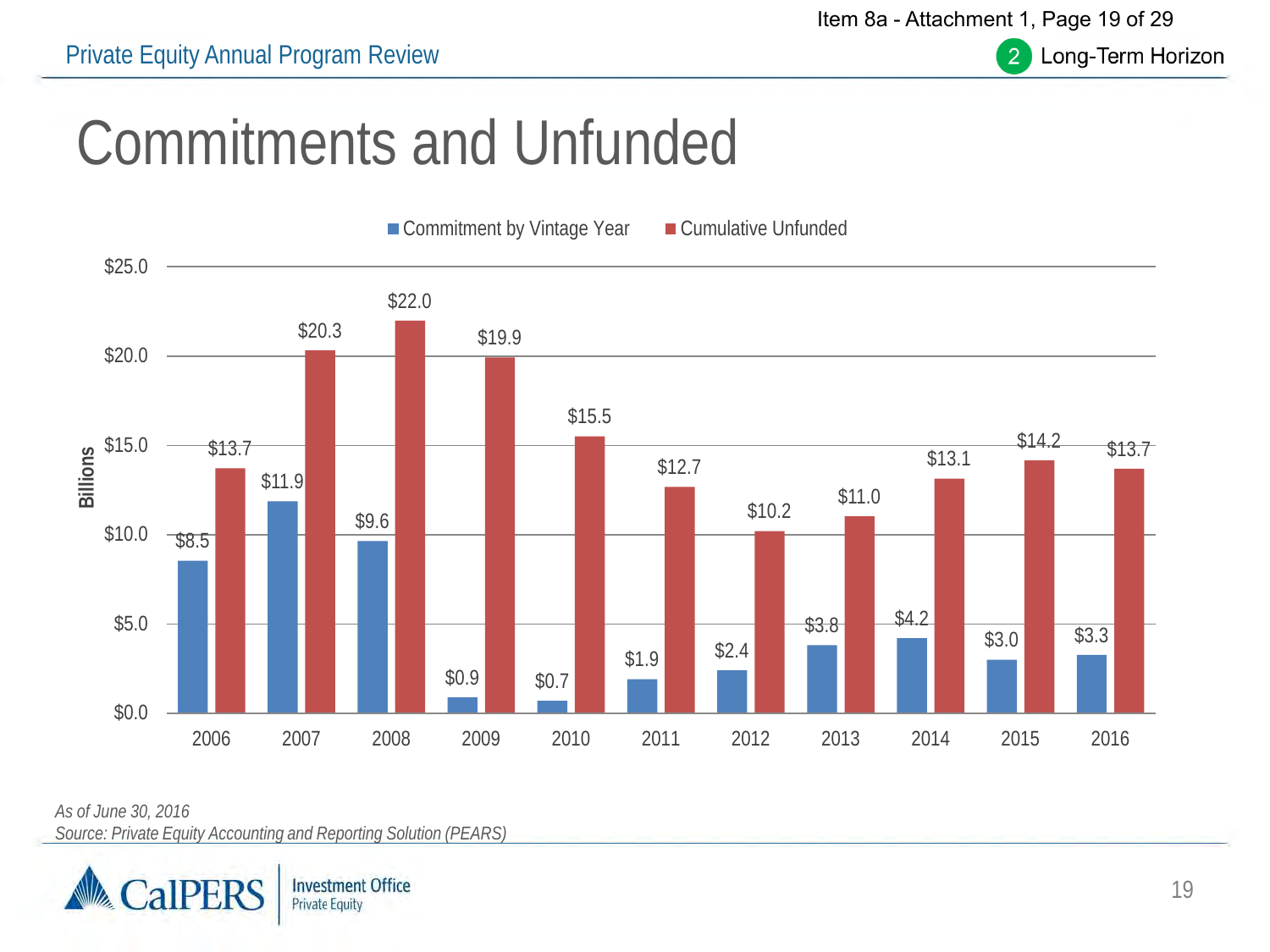$\overline{2}$ 

Long-Term Horizon

### Cash Flow by Fiscal Year



• PE provided net cash flow of \$24.2 billion since FY 2010/2011

*As of June 30, 2016 Source: Private Equity Accounting and Reporting Solution (PEARS)*

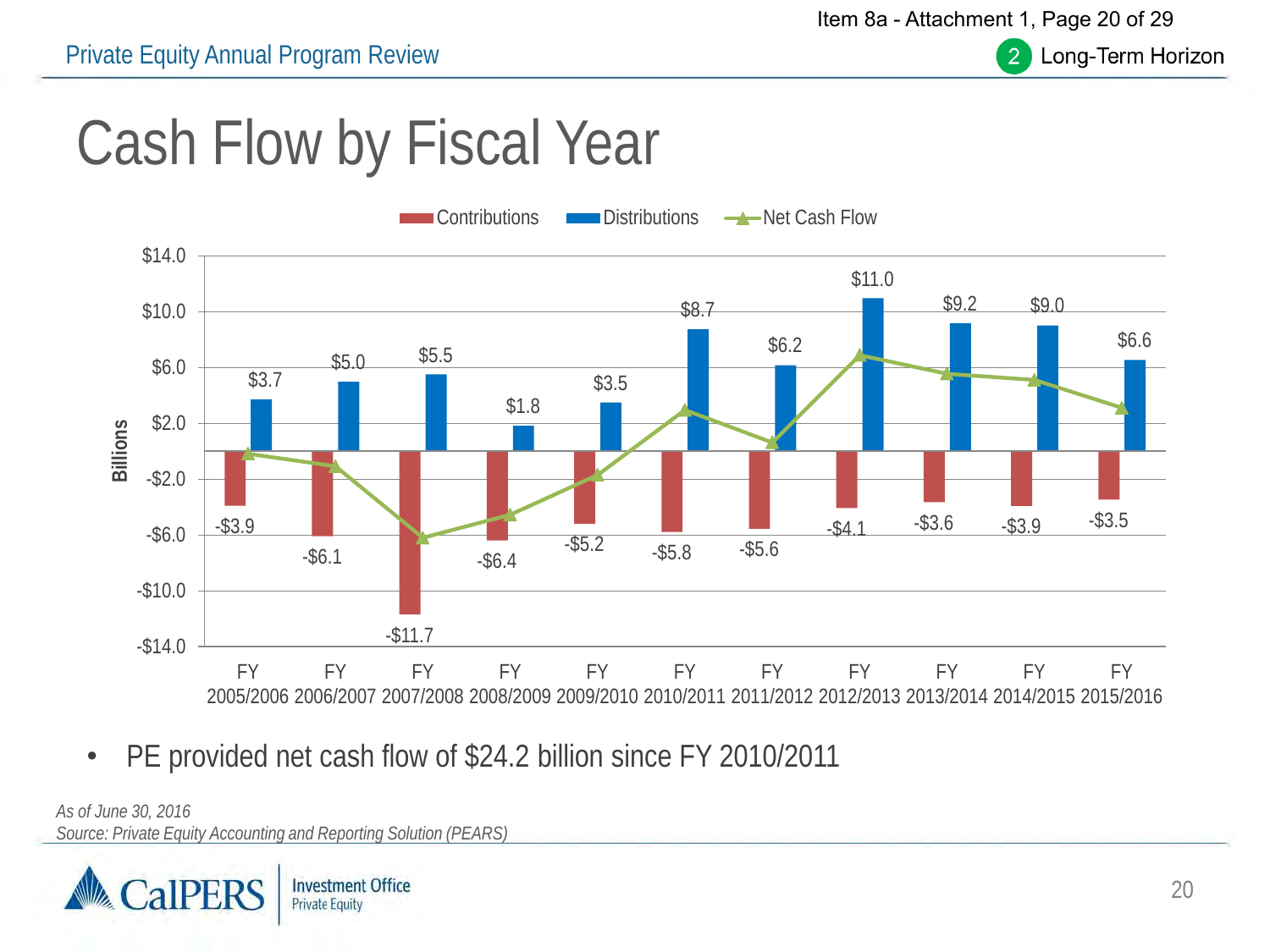## PE Portfolio Key Risks

- Vintage year concentration:
	- 53.3% of the NAV is concentrated in Vintage Years 2006 2008
- Transparency:
	- Slow adoption by other industry participants of the ILPA Fee Reporting Template
- Fund of Funds:
	- In general, are a low returning asset, and are very slow to return cash

*As of June 30, 2016*

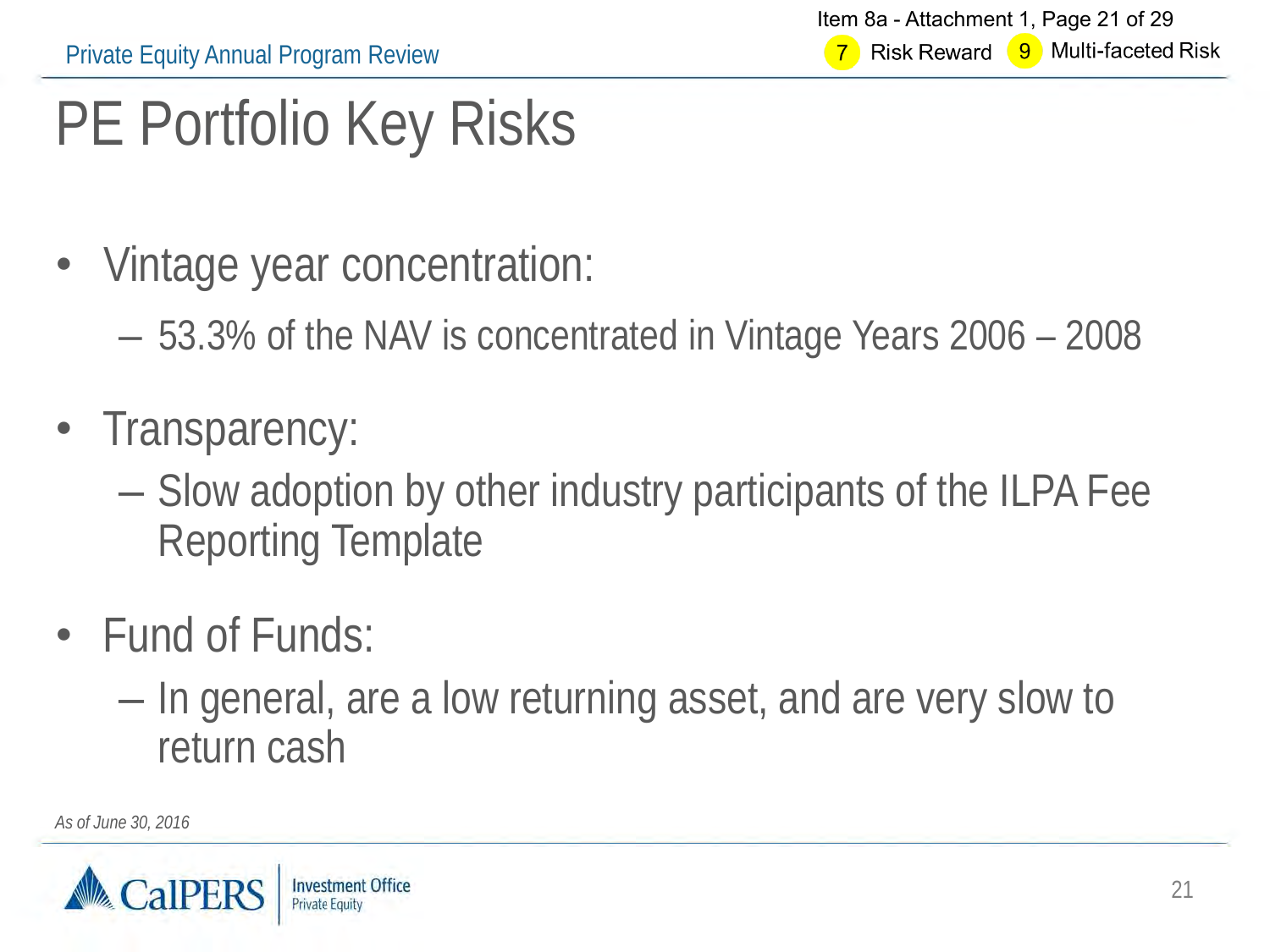Item 8a - Attachment 1, Page 22 of 29

#### IV. Business Review

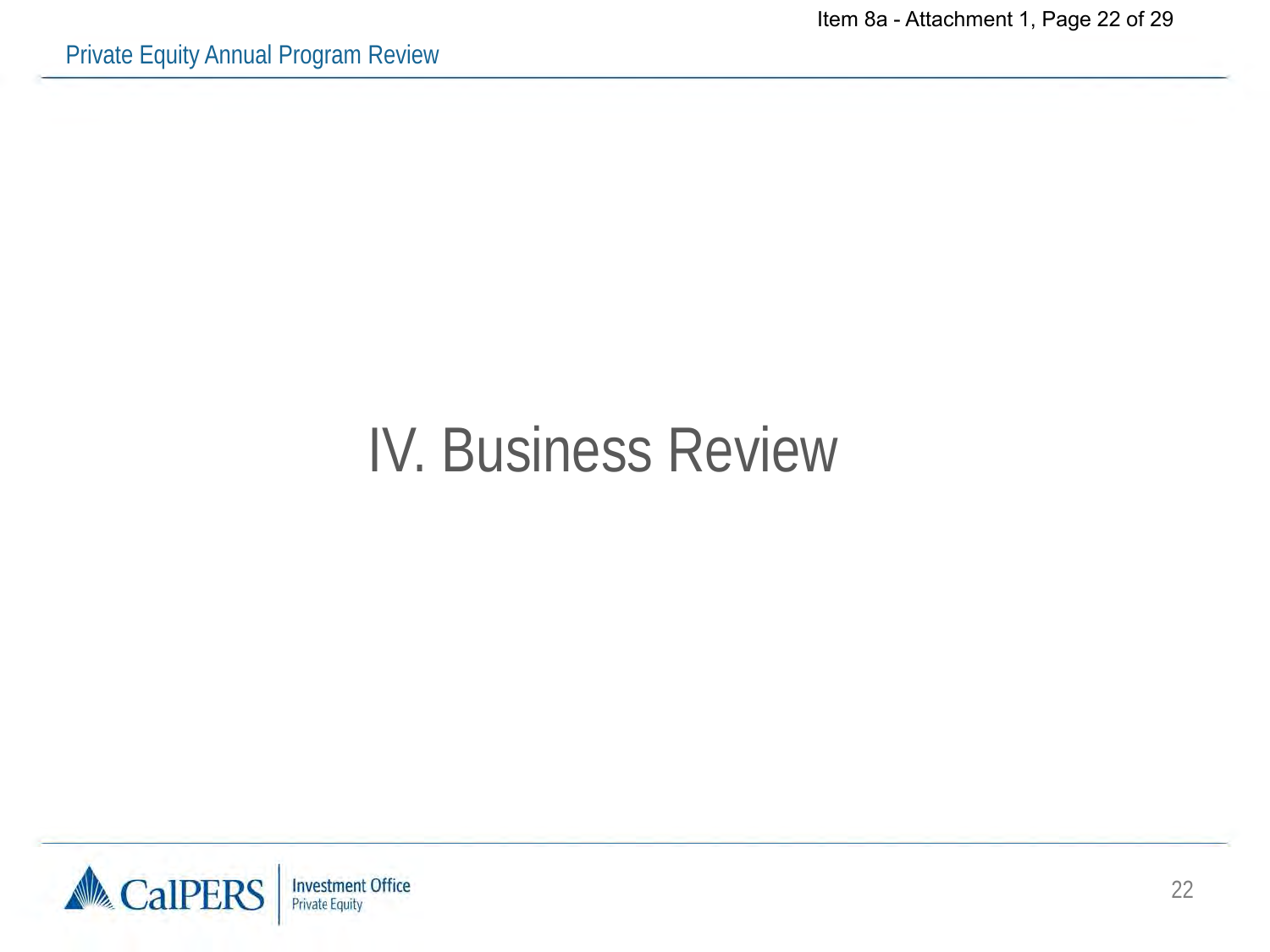Private Equity Annual Program Review

Item 8a - Attachment 1, Page 23 of 29



**Three Forms of Capital** 

### Functional Organizational Chart



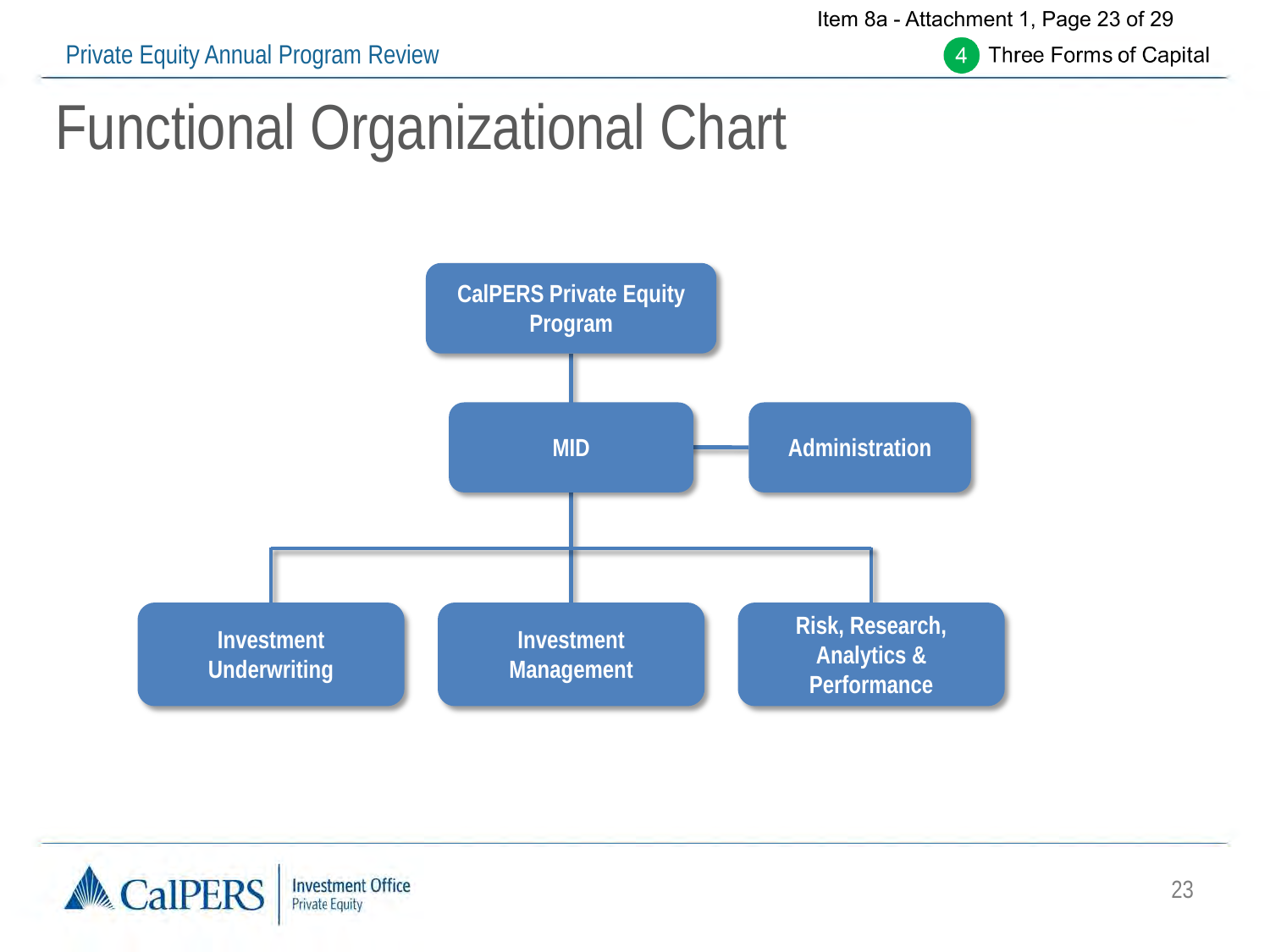Private Equity Annual Program Review

Item 8a - Attachment 1, Page 24 of 29



Three Forms of Capital

## Staffing Overview

| <b>TOTAL PROGRAM</b>     | 50 total positions within Private Equity                                                 |
|--------------------------|------------------------------------------------------------------------------------------|
| <b>STAFFING UPDATES</b>  | Hired 8 investment and administrative staff<br>• Promoted 5 Private Equity professionals |
| <b>CURRENT VACANCIES</b> | • 1 Associate Investment Manager<br>4 Investment Officers                                |

*As of June 30, 2016*

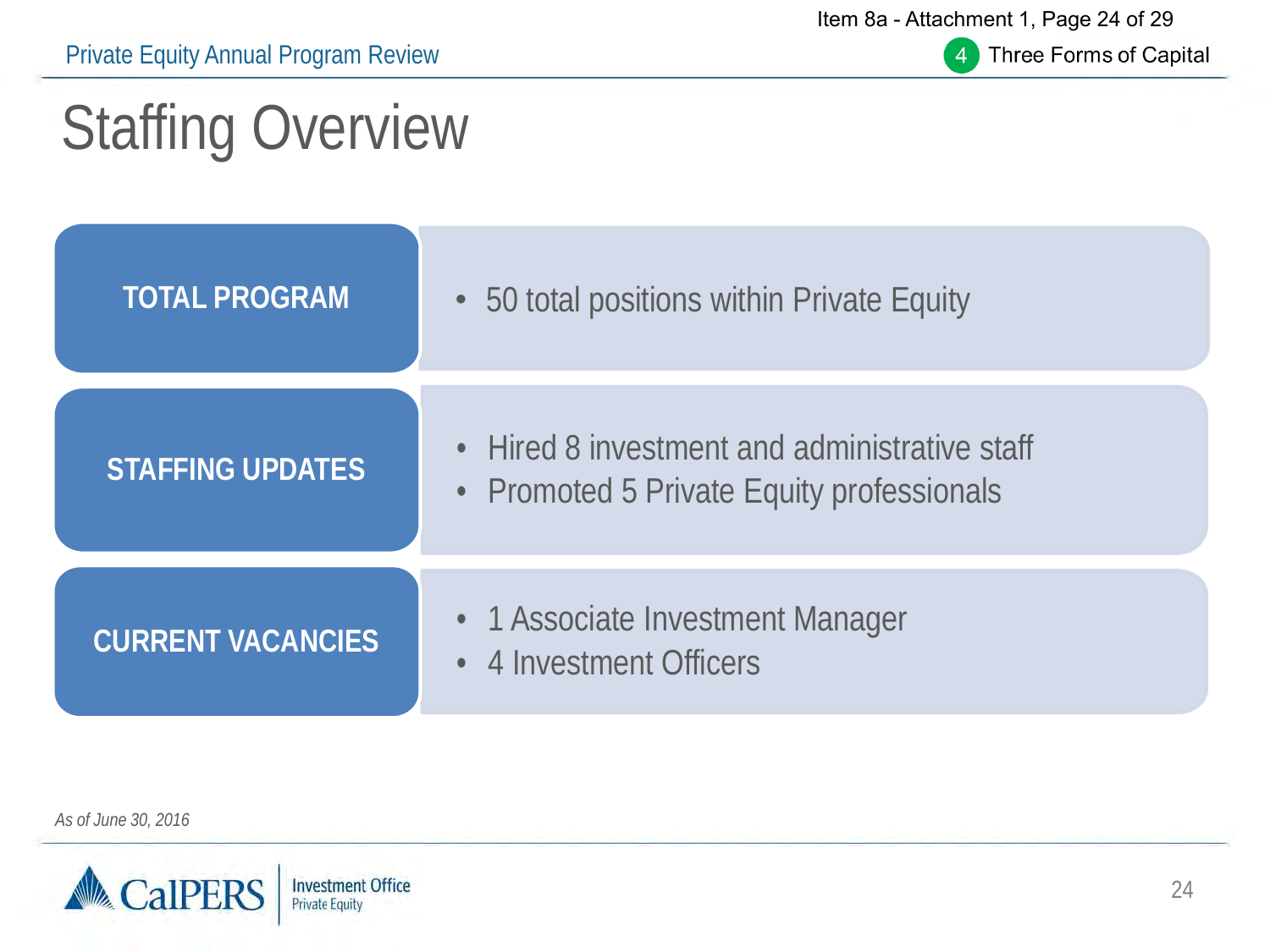Item 8a - Attachment 1, Page 25 of 29



Long-Term Horizon

## Private Equity Vision 2020

- $\checkmark$  Reduce complexity by concentrating the portfolio
- $\checkmark$  Focus on cost effective structures with better alignment
- $\checkmark$  Organize the portfolio into two categories:



*As of June 30, 2016 Source: Private Equity Accounting and Reporting Solution (PEARS)*

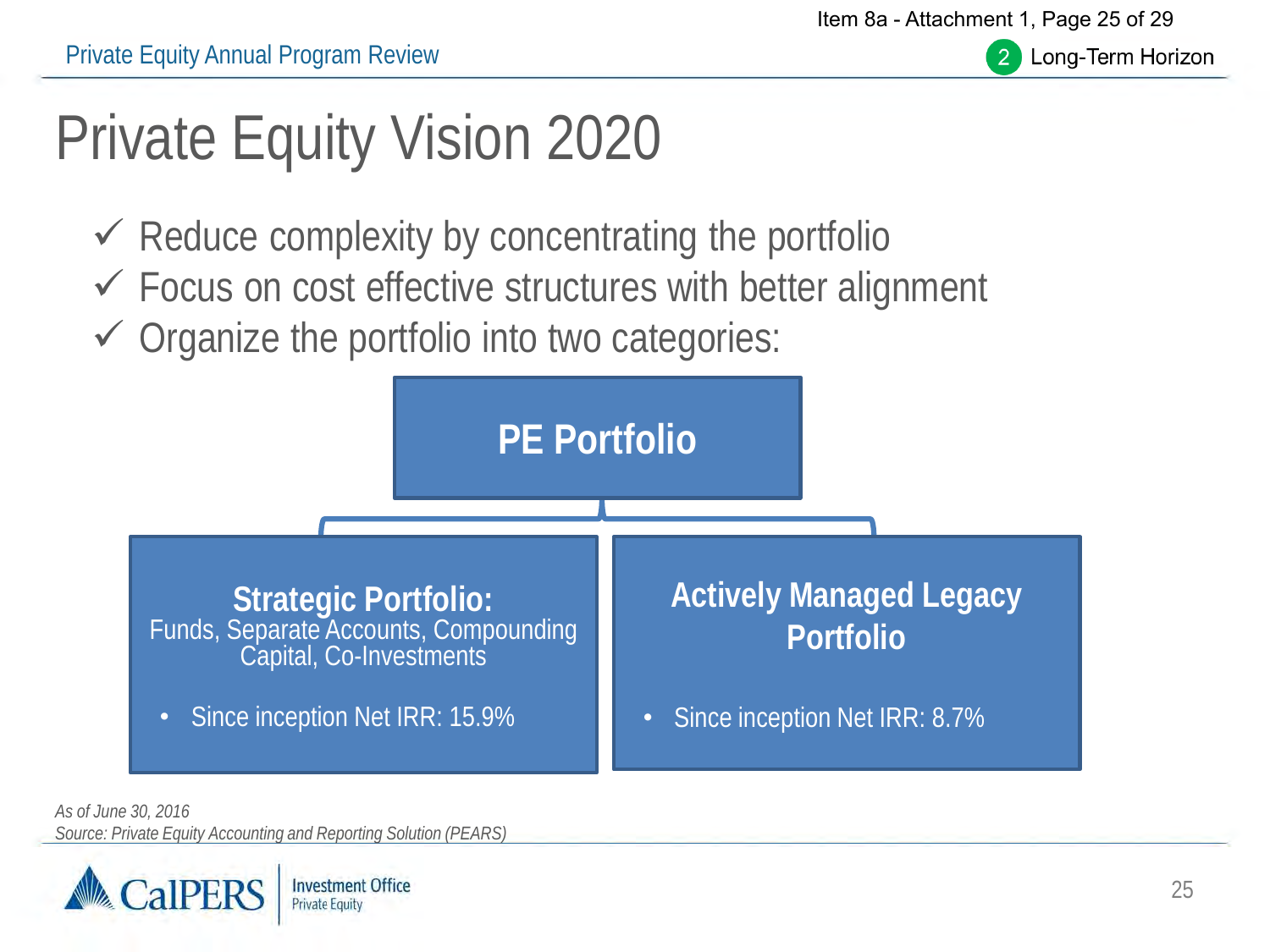Item 8a - Attachment 1, Page 26 of 29



2 Long-Term Horizon

## PE Projects Update

| <b>Project</b>      | <b>Objectives</b>                                                                                                                                                   | <b>Accomplishments &amp; Upcoming</b><br><b>Activities</b>                     |
|---------------------|---------------------------------------------------------------------------------------------------------------------------------------------------------------------|--------------------------------------------------------------------------------|
| <b>Transparency</b> | Support industry-wide transparency initiatives<br>through ILPA and other industry participants                                                                      | Supported ILPA on Fee Transparency<br>Initiative                               |
| <b>PEARS</b>        | Implement a new service and technology<br>solution to manage and account for private<br>equity portfolio data and activity while<br>increasing PE data transparency | • Monitoring and performance report<br>automation<br>• On-going implementation |

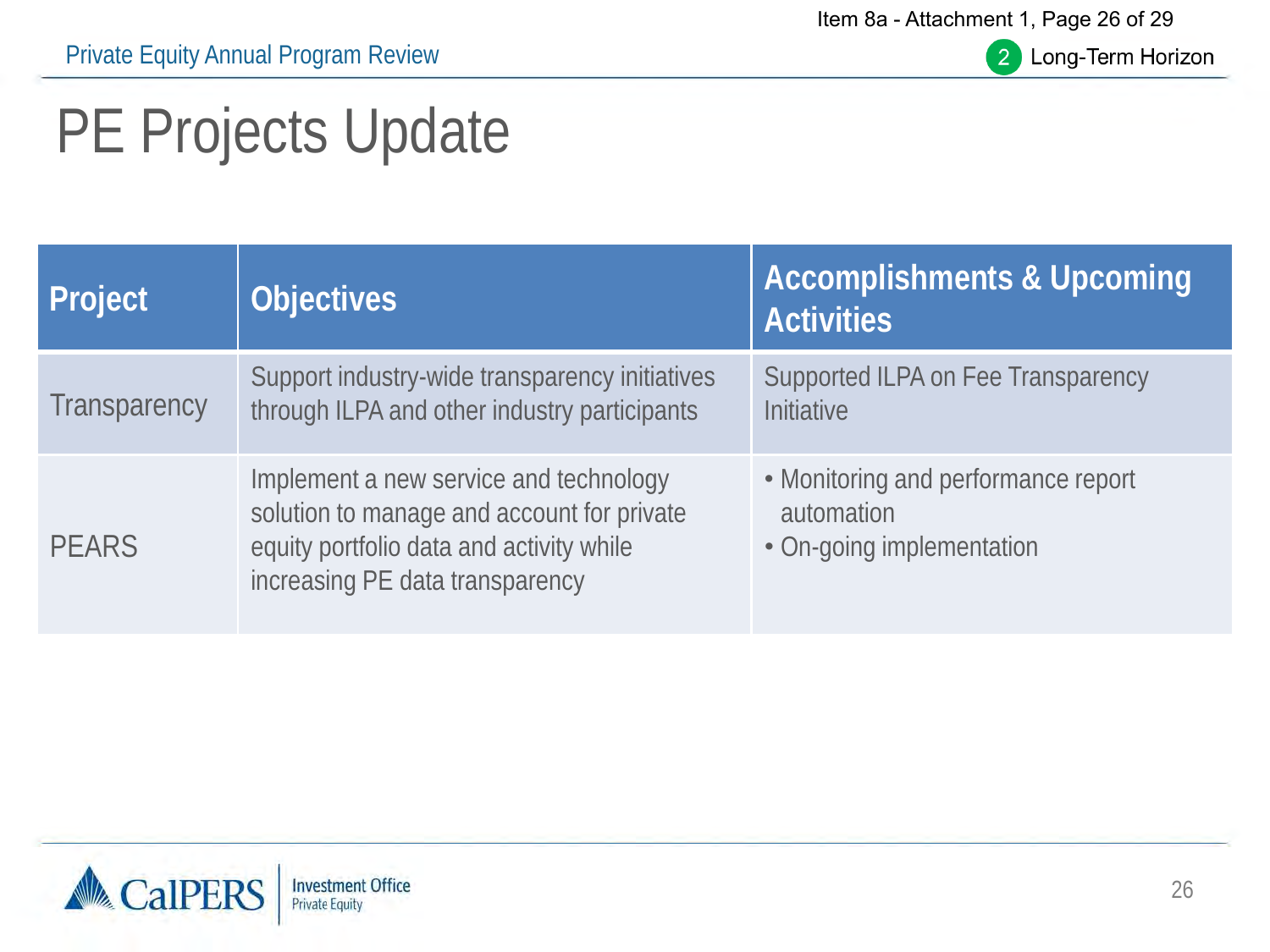Item 8a - Attachment 1, Page 27 of 29 **Stakeholders** 3 8 Costs Matter

## PE Fee & Profit Sharing Transparency

#### **Objective**

• Industry adoption of the Institutional Limited Partners Association (ILPA) framework for transparency of fees and profit sharing

#### **Key Performance Indicators**

• Ensure 100% of CalPERS strategic private equity partnerships complete the ILPA fee reporting template and provide profit sharing information within 5 years



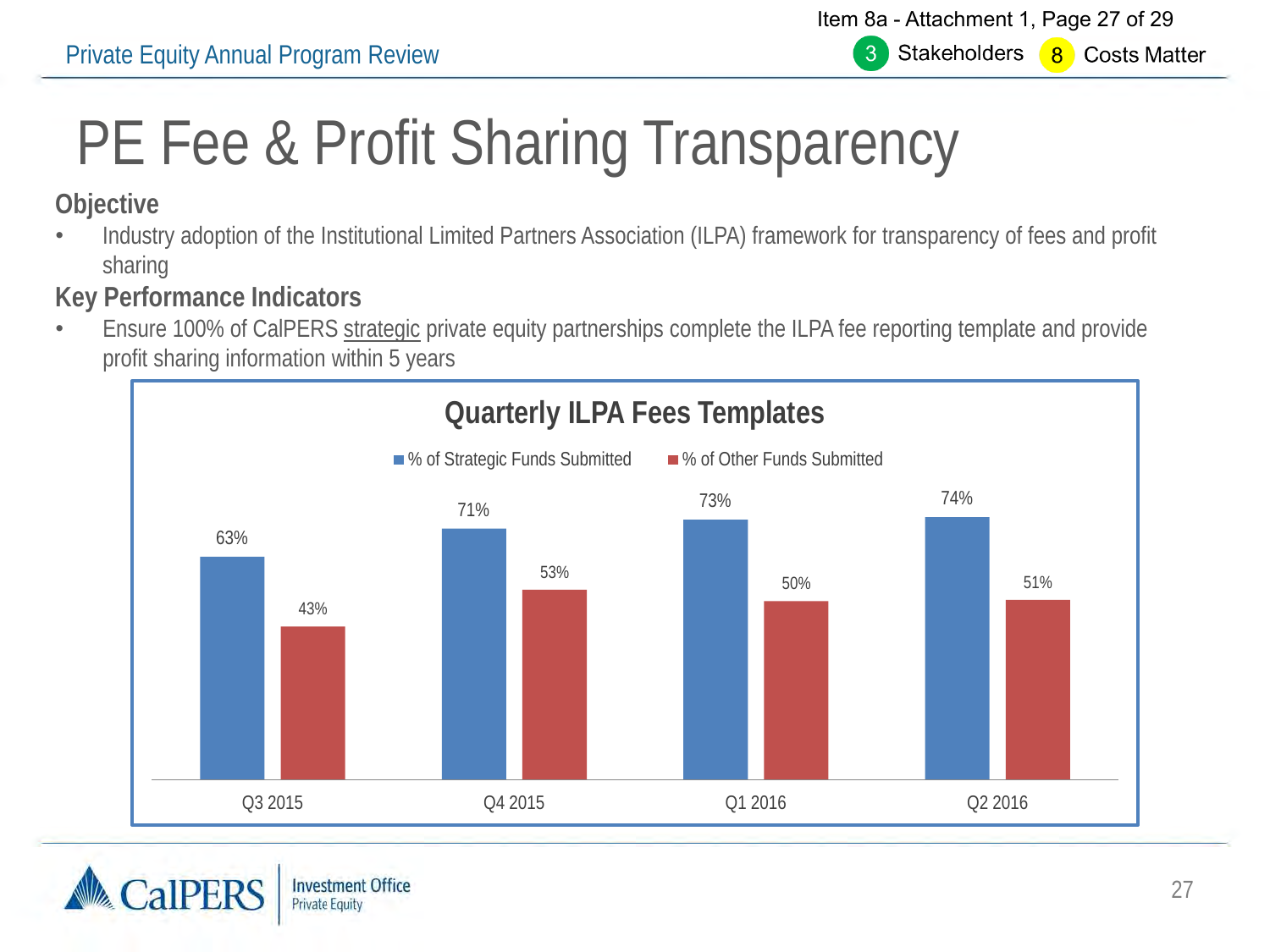2

 $\lceil 3 \rceil$ 

#### Stakeholders 4 Three Forms of Capital

### Summary of PE Sustainable Investment Practices